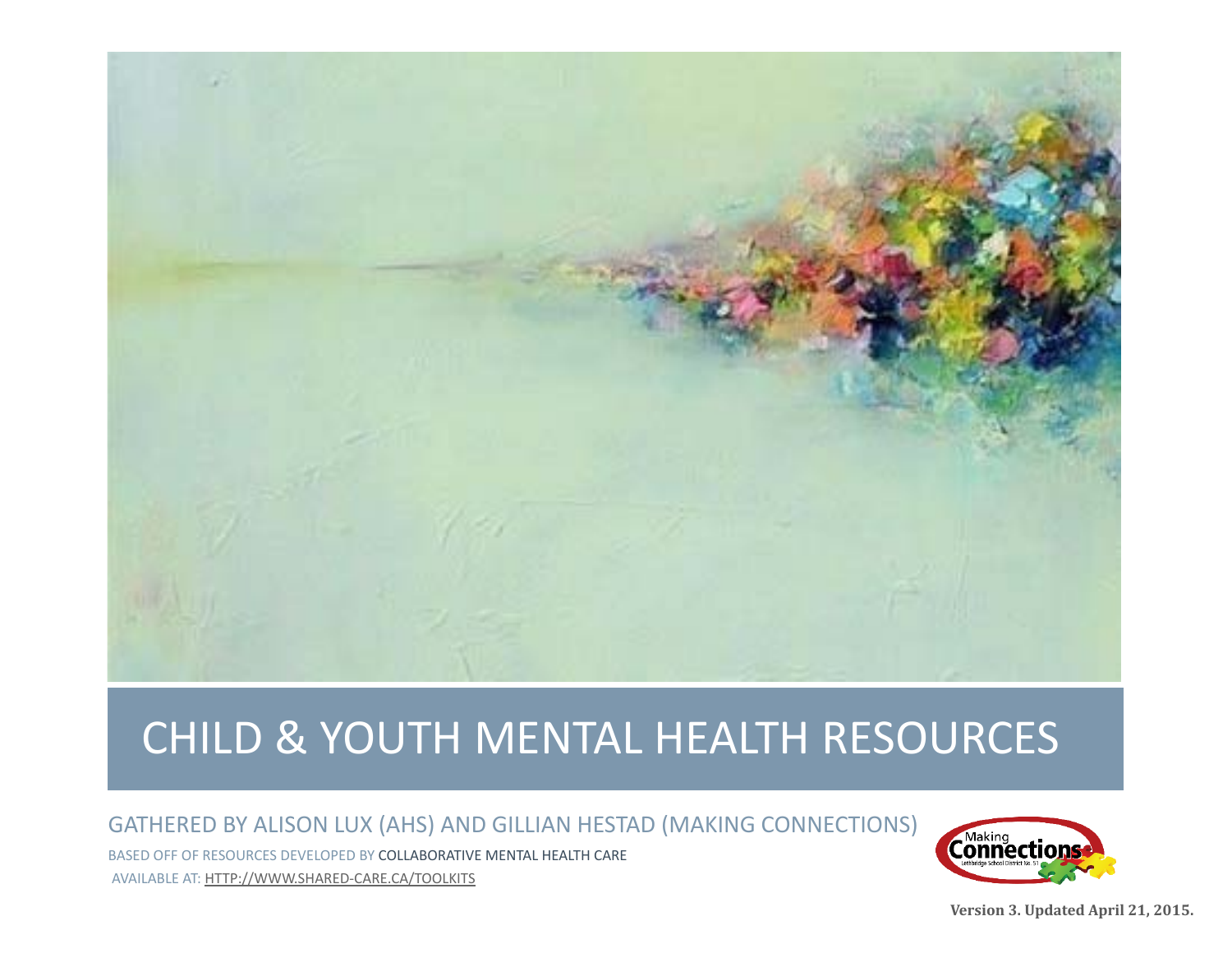Table of Contents

1.Addictions and Mental Health Lesson Plans 2.Online/Print Mental Health Resources and Information 3.Websites 4.Interactive Games 5. Phone Apps 6.YouTube Videos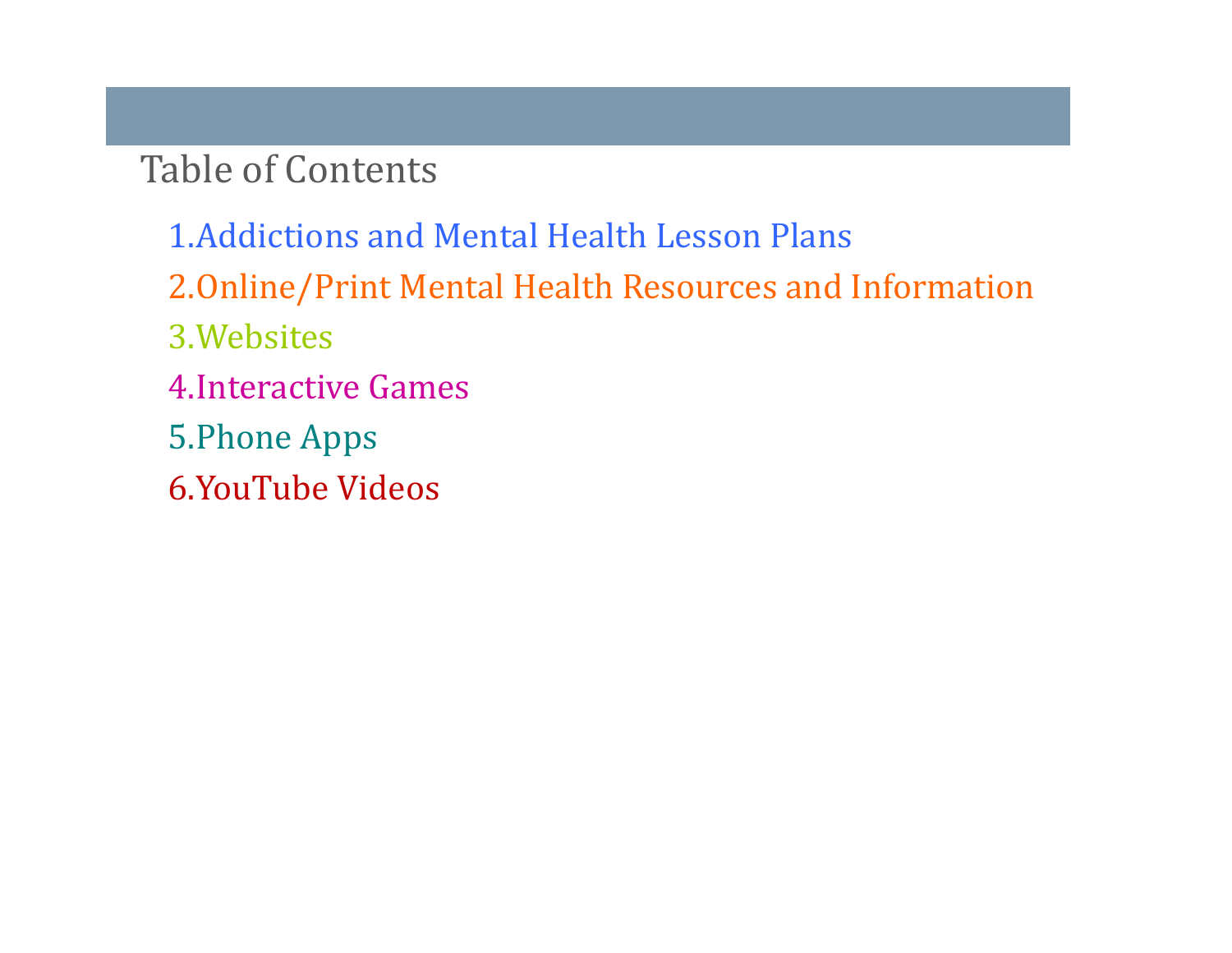## Child & Youth Mental Health Resources Addictions and Mental Health Lesson Plans

| <b>Topics</b>                                                                                                                                                                       | <b>Resource Title</b>                                                                  | Date                                          | Content                                                                                                                                                                                                                                                                                                                                                                                                                                                                                                                              | <b>Notes</b>                                                                                                                                                                                                                                           | Link                                                 | <b>Target</b><br>Population                      |
|-------------------------------------------------------------------------------------------------------------------------------------------------------------------------------------|----------------------------------------------------------------------------------------|-----------------------------------------------|--------------------------------------------------------------------------------------------------------------------------------------------------------------------------------------------------------------------------------------------------------------------------------------------------------------------------------------------------------------------------------------------------------------------------------------------------------------------------------------------------------------------------------------|--------------------------------------------------------------------------------------------------------------------------------------------------------------------------------------------------------------------------------------------------------|------------------------------------------------------|--------------------------------------------------|
| Addictions and<br><b>Substance Abuse</b><br>Prevention                                                                                                                              | Addictions and<br><b>Substance Abuse</b><br><b>Prevention Lesson</b><br>Plans<br>(AHS) | $\overline{?}$                                | School-based resources for youth can help you<br>to plan and deliver high-quality lessons<br>supporting the Alberta curriculum for grades 3<br>to 12, while at the same time delivering<br>effective prevention messages to your<br>students.                                                                                                                                                                                                                                                                                        | All of the lesson plans are:<br>linked to Alberta Education<br>$\Omega$<br>Health and Life Skills learning<br>outcomes<br>informative and concise<br>$\Omega$<br>simple and easy to use<br>$\Omega$                                                    | http://www.albertahe<br>althservices.ca/2677.a<br>5p | Teachers                                         |
| Body Image<br>Healthy<br>Communication<br>Hope<br>Humour<br>Peer Relationships<br><b>Physical Activity</b><br>Resiliency<br><b>Stress</b>                                           | <b>Elementary Mental</b><br>Health Kit:<br>Be Kind to Yourself<br>and Others<br>(AHS)  | 2012                                          | The Mental Health Kit - Be Kind to Yourself and<br>Others is a curriculum-based teaching resource<br>for students in grades 4 to 6.<br>The purpose of the kit is to teach students<br>about mental wellness.<br>This kit was created to provide educators with<br>ready to go lesson plans and supporting<br>materials to teach children about mental<br>wellness. Each lesson includes take home<br>activities to support the learning at home as<br>well as assessment strategies for the teacher.                                 | This kit has an easy to use quiz to<br>$\bullet$<br>identify class issues and simple,<br>fun lessons that promote mental<br>wellness                                                                                                                   | http://www.albertahe<br>althservices.ca/7599.a<br>sp | Elementary<br>School:<br>Teachers<br>Counsellors |
| Body Image<br>Healthy<br>Eating/Active Living<br><b>Building Healthy</b><br>Relationships<br>Hope<br><b>Stress</b><br>Preventing<br><b>Substance Abuse</b><br><b>Cyber Bullying</b> | Junior High<br><b>Mental Health Kit:</b><br>Be Kind to Yourself<br>and Others<br>(AHS) | 2012                                          | The Junior High (JHS) Mental Health Kit - Be<br>Kind to Yourself and Others (May 2012)<br>is a curriculum-based teaching resource for<br>students in grades 7 to 9.<br>The purpose of the kit is to teach students<br>about mental wellness.<br>This kit was created to provide educators with<br>ready to go lesson plans and supporting<br>materials to teach children about mental<br>wellness. Each lesson includes take home<br>activities to support the learning at home as<br>well as assessment strategies for the teacher. | This kit has an easy to use quiz to<br>$\bullet$<br>identify class issues and simple,<br>fun lessons that promote mental<br>wellness<br>Includes prevention/early<br>$\bullet$<br>intervention components<br>Includes "Substance Use Jeopardy<br>Game" | http://www.albertahe<br>althservices.ca/6872.a<br>SD | Middle<br>School:<br>Teachers<br>Counsellors     |
| Sexual Health                                                                                                                                                                       | <b>Teaching Sexual</b><br>Health<br>(Alberta<br>Government)                            | 2014<br>Content<br>is<br>reviewed<br>annually | This innovative website was developed by<br>Alberta educators and health professionals.<br>Parents are provided with resources,<br>information and links that supplement their<br>understanding and knowledge of healthy<br>sexuality. Teachers are provided with lesson<br>plans and resources to deliver Sexual Health<br>related curriculum.                                                                                                                                                                                      | Sexual health lesson plans by<br>$\bullet$<br>grade (4-12) and strategies for<br>lesson preparation<br>Alberta curriculum<br>$\bullet$<br>Includes sexual health resources<br>$\bullet$<br>and community links in the South<br>Zone                    | http://www.teachings<br>exualhealth.ca/              | Teachers<br>Parents                              |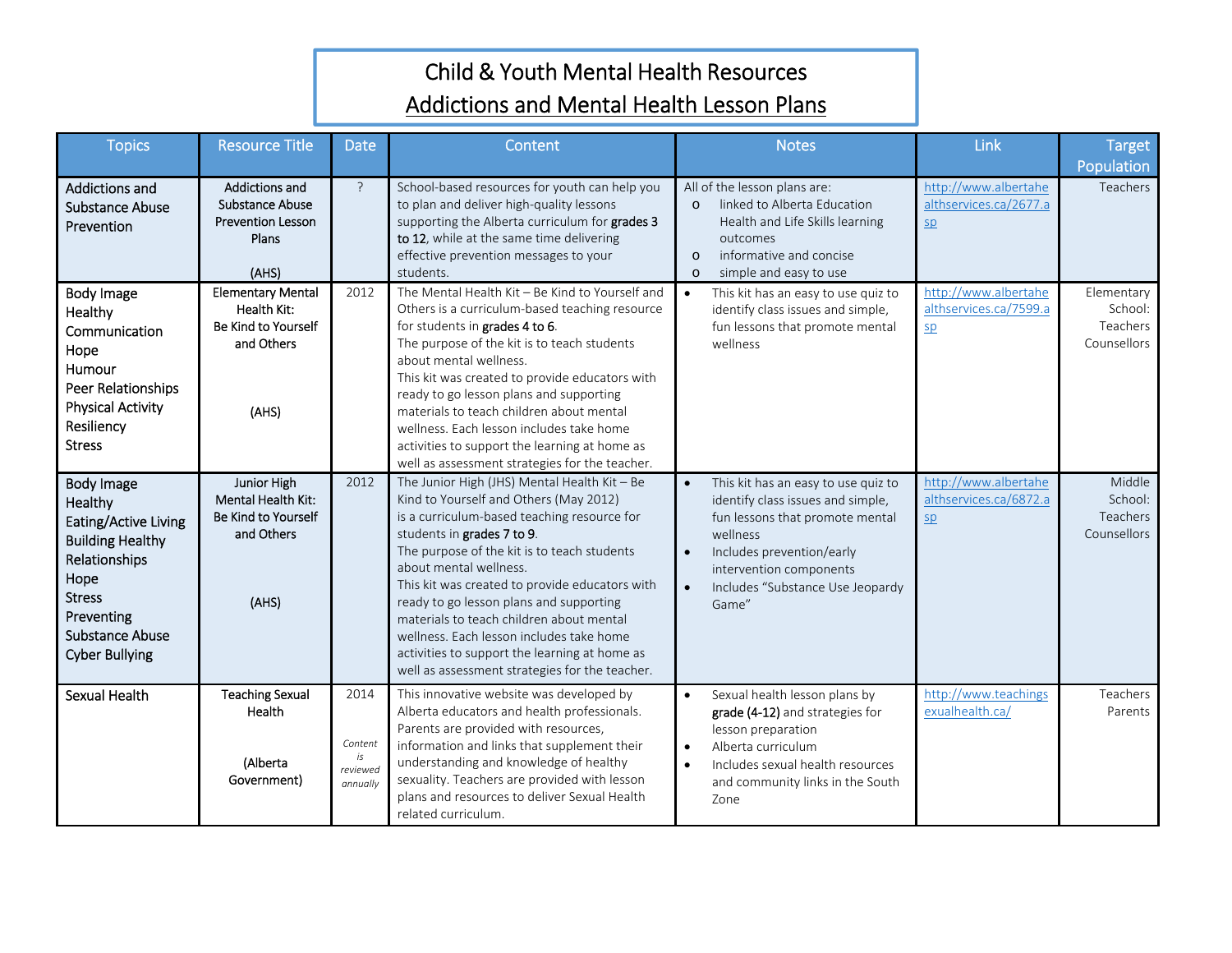| <b>Topics</b>                                                 | <b>Resource Title</b>                                            | <b>Date</b>   | Content                                                                                                                                                                                                                                                                                                                                                                                                                                                                  | <b>Notes</b>                                                                                              | Link                                                                                                                                                       | <b>Target</b><br>Population                         |
|---------------------------------------------------------------|------------------------------------------------------------------|---------------|--------------------------------------------------------------------------------------------------------------------------------------------------------------------------------------------------------------------------------------------------------------------------------------------------------------------------------------------------------------------------------------------------------------------------------------------------------------------------|-----------------------------------------------------------------------------------------------------------|------------------------------------------------------------------------------------------------------------------------------------------------------------|-----------------------------------------------------|
| <b>Stress</b><br>Anxiety<br>Social/Emotional<br>Development   | Kids Have Stress Too                                             | 2008          | Stress reduction lesson plans for preschool &<br>kindergarten and Grades 1-3.                                                                                                                                                                                                                                                                                                                                                                                            | Program downloadable and free.<br>Includes handouts and<br>$\bullet$<br>worksheets.                       | http://www.psycholo<br>gyfoundation.org/ind<br>ex.php/programs/kids<br>-have-stress-<br>too/school-age                                                     | Teachers<br>Parents                                 |
| <b>Stress</b><br>Anxiety<br>Social/Emotional<br>Development   | <b>Stress Lessons</b><br><b>Toolkit</b>                          | $\tilde{P}$   | Stress reduction lesson plans for Grades 4-6.                                                                                                                                                                                                                                                                                                                                                                                                                            | Program downloadable and free.<br>$\bullet$<br>Includes handouts, worksheets,<br>videos and audio tracks. | http://www.psycholo<br>gyfoundation.org/ind<br>ex.php/programs/stre<br>ss-lessons/educators/                                                               | Teachers<br>Parents                                 |
| <b>Stress</b><br>Anxiety<br>Social/Emotional<br>Development   | <b>Stress Lessons from</b><br>Stressed Out to<br>Chilled Out -   | 2013          | The aim of this resource is to help educators<br>create teachable moments to introduce stress<br>management strategies and skills and build<br>emotional resiliency in their students and<br>themselves. This resource is intended for adults<br>who work with youth who are in grades 7 to 9,<br>in classrooms and other educational and<br>recreational settings. There are accompanying<br>resources for students, as well as family<br>members and other caregivers. | Program downloadable and free.<br>$\bullet$                                                               | http://www.psycholo<br>gyfoundation.org/ind<br>ex.php/programs/kids<br>-have-stress-<br>too/download-<br>resources/khst-<br>grades-7-9-program-<br>manual/ | Teachers                                            |
| <b>Tobacco Use</b><br>Prevention                              | Tobacco reduction<br>resources for school<br>aged youth<br>(AHS) | $\mathcal{P}$ | These packages provide reliable age<br>appropriate reference and links to recognized,<br>evidence-based resources for tobacco related<br>information.                                                                                                                                                                                                                                                                                                                    | Resources provided for tobacco<br>reduction at different grade levels.                                    | http://www.albertahe<br>althservices.ca/1711.a<br>SD                                                                                                       | Teachers<br>Students<br>Youth<br>Workers<br>Parents |
| <b>Addictions and</b><br><b>Substance Abuse</b><br>Prevention | Be Your Own HERO                                                 | 2002          | Be Your Own HERO was developed in support<br>of the Alberta Learning Program of Studies. It<br>consists of six lessons that fulfill general and<br>specific outcomes outlined in the CALM<br>curriculum (grades 10-12), which are listed at<br>the beginning of each lesson.                                                                                                                                                                                             | This resource was also developed<br>in support of best practices in<br>addictions prevention.             | http://www.albertahe<br>althservices.ca/2696.a<br>5p                                                                                                       | Teachers                                            |
| Addictions and<br><b>Substance Abuse</b><br>Prevention        | Alcohol: A<br>Conversation                                       |               | Most high school students in Alberta will make<br>decisions about alcohol: To drink or not to<br>drink? If I drink, how much should I drink?<br>Because underage drinking is an important<br>issue for youth, it is an important issue for<br>schools and communities.                                                                                                                                                                                                   | 75 minute lessons; 3 for CALM; 3<br>for Social Studies and 4 Biology<br>presentations                     | http://www.albertahe<br>althservices.ca/7096.a<br>5p                                                                                                       | Teachers                                            |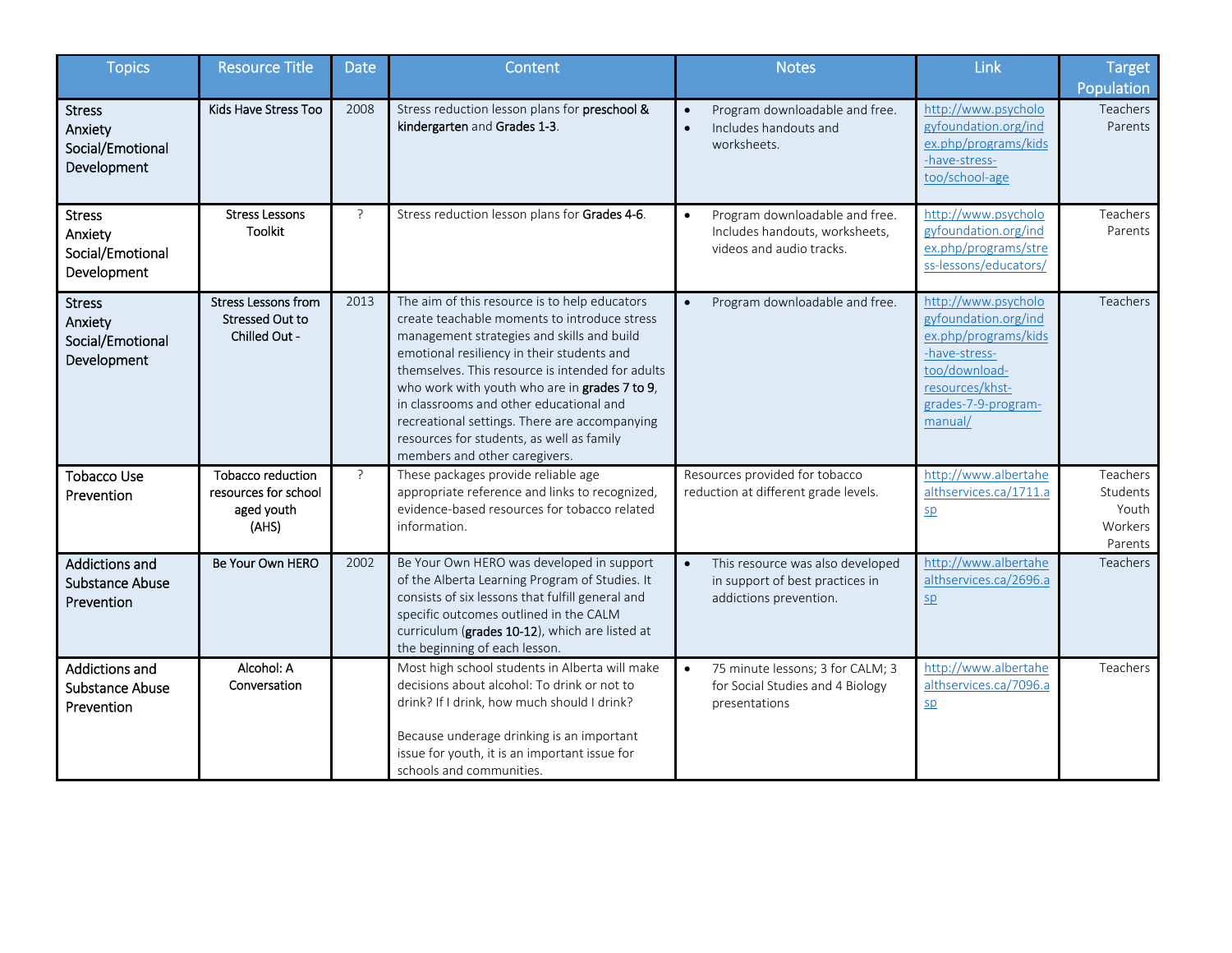# Child & Youth Mental Health Resources Online/Print Mental Health Resources and Information

| <b>Topics</b>                                                                                                                                                                                                                               | <b>Resource Title</b>                                                                                           | <b>Date</b>                                          | Content                                                                                                                                                                                                                                                                                                                      |                                     | <b>Notes</b>                                                                                                                                                                                                                      | Link                                                                                                                                                                                                                                                             | <b>Target</b><br>Population                      |
|---------------------------------------------------------------------------------------------------------------------------------------------------------------------------------------------------------------------------------------------|-----------------------------------------------------------------------------------------------------------------|------------------------------------------------------|------------------------------------------------------------------------------------------------------------------------------------------------------------------------------------------------------------------------------------------------------------------------------------------------------------------------------|-------------------------------------|-----------------------------------------------------------------------------------------------------------------------------------------------------------------------------------------------------------------------------------|------------------------------------------------------------------------------------------------------------------------------------------------------------------------------------------------------------------------------------------------------------------|--------------------------------------------------|
| <b>Eating Disorders</b><br>Anxiety<br>Depression<br>Schizophrenia<br>Oppositional<br>Defiant Disorder<br><b>Conduct Disorder</b>                                                                                                            | <b>Teaching Students</b><br>with Emotional<br>Disorders and/or<br><b>Mental Illnesses</b><br>(Alberta Learning) | 2000                                                 | "The information included in this resource on<br>medical and clinical treatments of these disorders is<br>intended only to raise the awareness of educational<br>personnel and make them more knowledgeable<br>about therapies that students with emotional<br>disorders or mental illnesses may receive outside<br>school." | $\bullet$<br>$\bullet$<br>$\bullet$ | Useful basic information and<br>strategies for teachers about<br>mental illnesses and<br>emotional disorders<br>Manual should be available<br>in all schools<br>From 2000, so DSM<br>information no longer<br>completely accurate | http://files.eric.ed.g<br>ov/fulltext/ED45464<br>9.pdf                                                                                                                                                                                                           | Teachers<br>Administrators<br>Counsellors        |
| <b>Multiple Topics</b>                                                                                                                                                                                                                      | <b>Mental Health</b><br><b>Online Resources for</b><br><b>Educators</b><br>(AHS/U of C/<br>Children's Hospital) | 2014<br>(Current<br>PD and<br>access to<br>archives) | MORE is a program of on-line continuing education<br>for classroom teachers and other school personnel<br>working in ECS through grade 9. Free online courses,<br>Flexible - on your own time. Archived workshops<br>also available.                                                                                         | $\bullet$<br>$\bullet$              | Multiple topics related to a<br>variety of child and<br>adolescent mental health/<br>behavior/ emotional issues<br>Practical tools for classroom<br>management.                                                                   | http://www.alberta<br>healthservices.ca/9<br>$167.\n$                                                                                                                                                                                                            | <b>Teachers</b><br>Administrators<br>Counsellors |
| Depression<br>Suicide and Self<br>Harm<br>Anxiety<br>Disruptive<br><b>Behaviours</b><br><b>Parent Mental</b><br><b>Illness</b><br><b>Infant Mental</b><br><b>Health</b><br><b>Fetal Alcohol</b><br><b>Trauma</b><br><b>Eating Disorders</b> | <b>Healthy Minds</b><br><b>Healthy Children</b><br>(AHS/U of C/<br>Children's Hospital)                         | 2014<br>(Current<br>PD and<br>access to<br>archives) | Online Continuing Professional Development<br>modules in children's mental health. Busy<br>professionals can access these modules at their<br>convenience on any computer with Internet and<br>audio capability.                                                                                                             | $\bullet$                           | Online professional<br>development modules                                                                                                                                                                                        | http://www.alberta<br>healthservices.ca/4<br>723.asp                                                                                                                                                                                                             | Counsellors<br>Teachers                          |
|                                                                                                                                                                                                                                             |                                                                                                                 |                                                      | The Desk References for are used as a quick<br>reference tool for practitioners containing<br>questionnaires, checklists, interview guides.                                                                                                                                                                                  | $\bullet$<br>$\bullet$              | Compilations of some of the<br>most frequently presenting<br>mental health concerns<br>Provides a useful aid in<br>accurately identifying mental<br>illnesses in children and<br>youth                                            | Desk Reference 2:<br>http://www.alberta<br>healthservices.ca/h<br>p/if-hp-hmhc-desk-<br>reference-<br>complete-second-<br>edition.pdf<br>Desk Reference 3:<br>http://www.alberta<br>healthservices.ca/h<br>p/if-hp-hmhc-desk-<br>reference-third-<br>edition.pdf | Counsellors<br><b>Teachers</b>                   |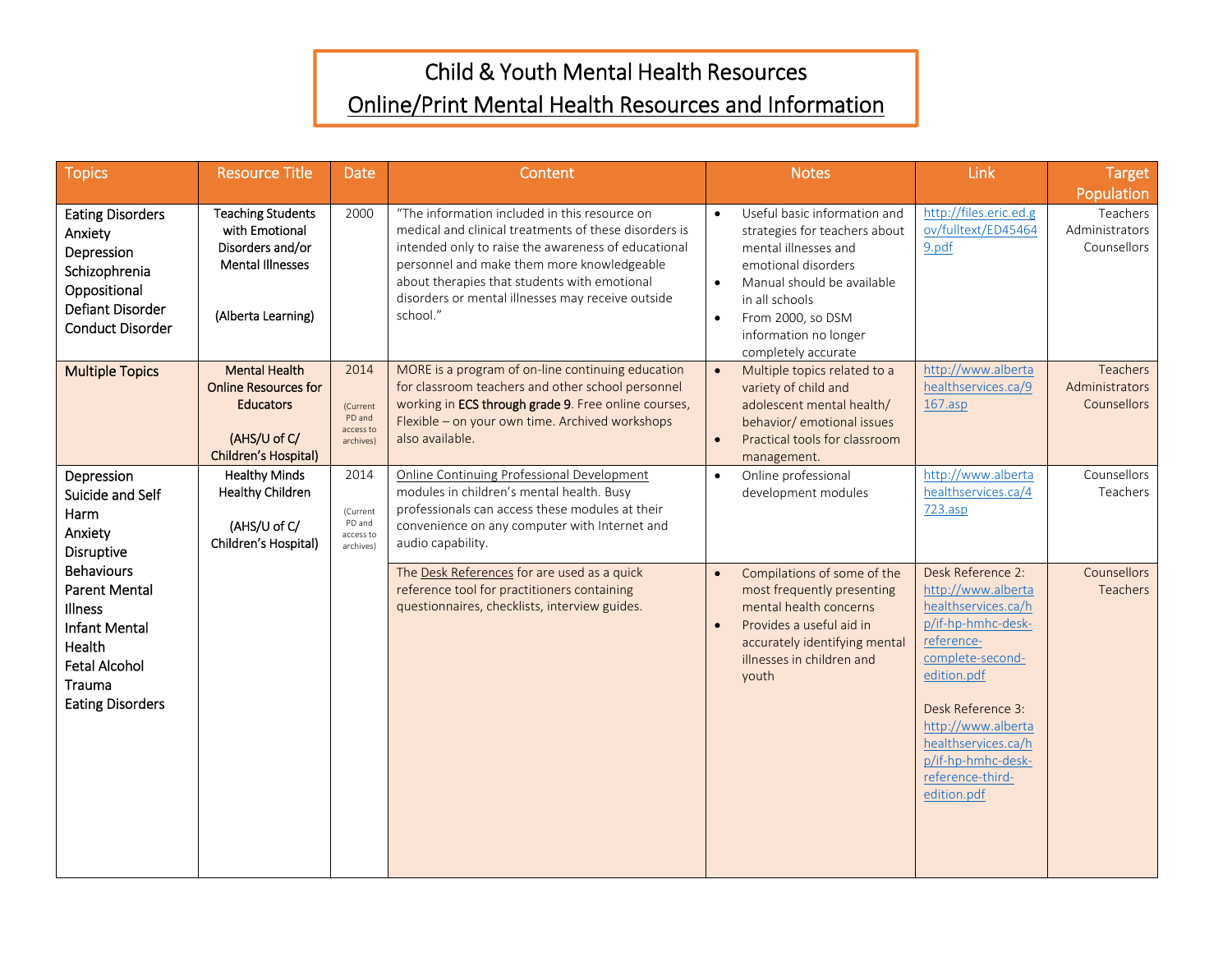| Topics                                                                                                                                                                                                                                                                           | <b>Resource Title</b>                                                                                                             | <b>Date</b> | Content                                                                                                                                                                                                                                                                                                                  | <b>Notes</b>                                                                                                                                                                                                                                                                  | Link                                                                                                    | <b>Target</b>                                    |
|----------------------------------------------------------------------------------------------------------------------------------------------------------------------------------------------------------------------------------------------------------------------------------|-----------------------------------------------------------------------------------------------------------------------------------|-------------|--------------------------------------------------------------------------------------------------------------------------------------------------------------------------------------------------------------------------------------------------------------------------------------------------------------------------|-------------------------------------------------------------------------------------------------------------------------------------------------------------------------------------------------------------------------------------------------------------------------------|---------------------------------------------------------------------------------------------------------|--------------------------------------------------|
| <b>Anxiety Disorders</b><br>Autism<br>Depression<br><b>Eating Disorders</b><br><b>Impulse Control</b><br>Oppositional<br><b>Defiant Disorder</b><br>Conduct<br>AD/HD<br>Schizophrenia<br><b>Tourette Syndrome</b>                                                                | When Something's<br>Wrong:<br><b>Strategies for</b><br><b>Teachers</b><br>(Canadian<br><b>Psychiatric Research</b><br>Foundation) | 2008        | When Something's Wrong: Strategies for Teachers<br>has been designed to help you, the<br>elementary or secondary school teacher, understand<br>and implement ways to help<br>children with behaviour problems that are due to<br>common mental disorders.                                                                | Modules include:<br>A brief description of<br>possible classroom<br>behaviours.<br>Suggested strategies for the<br>$\bullet$<br>classroom.<br>Summaries of existing<br>medical or therapeutic<br>treatments.<br>Resources for further<br>information or professional<br>help. | http://schools.cbe.a<br>b.ca/b267/pdfs/Wh<br>en Somethings Wr<br>ng.pdf                                 | Population<br>Teachers<br>Administrators         |
| <b>General Mental</b><br>Wellness<br><b>Resiliency Building</b>                                                                                                                                                                                                                  | <b>Mental Health</b><br>Matters<br>(Alberta Education)                                                                            | ?           | The Mental Health Matters poster series includes a<br>mental health collage poster introducing students to<br>the building blocks of positive mental health and a<br>set of 6 individual posters highlighting each of the<br>building blocks for good mental health. (Choose,<br>Discover, Connect, Manage, Help, Enjoy) | Poster series and activities<br>$\bullet$<br>for the classroom to<br>promote mental wellness in<br>elementary, middle, and<br>high school.                                                                                                                                    | http://www.educati<br>on.alberta.ca/admin<br>/supportingstudent/<br>safeschools/mhm/u<br>nderstand.aspx | Teachers<br>Counsellors                          |
| <b>Child Behaviours</b><br><b>Youth Behaviours</b><br><b>Autism Related</b><br><b>Behaviours</b>                                                                                                                                                                                 | The Behavior<br><b>Toolbox Series</b><br>(AHS)                                                                                    | 2014        | The toolbox series is an online resource for<br>professionals who work with children in everyday<br>situations and in special environments, where<br>significant learning and behavioral problems are<br>encountered.                                                                                                    | Useful to provide specific<br>strategies to address<br>behaviours.<br>MUST HAVE ACCESS CODE.<br>$\bullet$                                                                                                                                                                     | http://www.conduc<br>tmanagement.com/<br>amb/                                                           | <b>School Staff</b>                              |
| <b>Tobacco Use</b><br>Prevention                                                                                                                                                                                                                                                 | <b>Tobacco reduction</b><br>resources for school<br>aged youth<br>(AHS)                                                           | ?           | These packages provide reliable age appropriate<br>reference and links to recognized, evidence-based<br>resources for tobacco related information.                                                                                                                                                                       | Resources provided for<br>$\bullet$<br>tobacco reduction at<br>different grade levels.                                                                                                                                                                                        | http://www.alberta<br>healthservices.ca/1<br>$711$ .asp                                                 | Teachers<br>Students<br>Youth Workers<br>Parents |
| <b>ADHD</b><br>Anxiety<br>Autism<br><b>Behaviour Problems</b><br><b>Eating Disorders</b><br><b>Healthy Child</b><br>Development<br><b>Mood Disorders</b><br><b>Psychosis</b><br>Separation &<br><b>Divorce</b><br><b>Substance Use and</b><br><b>Addictions</b><br><b>Trauma</b> | Child & Youth<br><b>Mental Health</b><br><b>Toolkits</b><br>(Children's Hospital<br>of Eastern Ontario)                           | 2014        | Information on assessment of mental health<br>concerns as well as parent information on each topic.<br>Also includes link to recommended APPS, online<br>games, websites, and YouTube videos.                                                                                                                            | AWESOME resources specific<br>$\bullet$<br>to mental health issue.                                                                                                                                                                                                            | http://www.shared-<br>care.ca/toolkits                                                                  | Parents<br><b>Teachers</b><br>Counsellors        |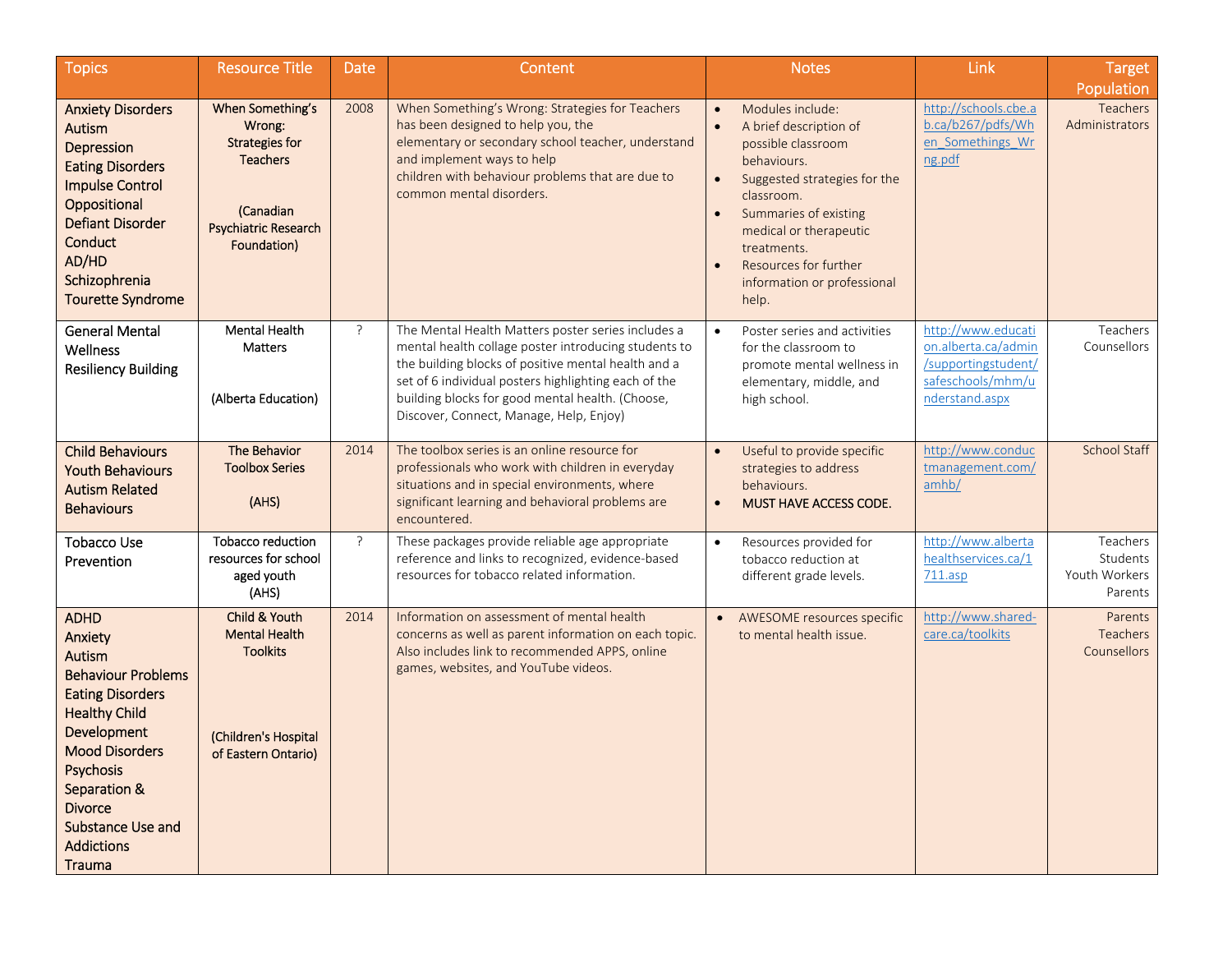| <b>Topics</b>                                                                         | <b>Resource Title</b>                                                                                   | <b>Date</b>     | Content                                                                                                                                                                                                                                                                                                                                                                                                                                                                         |                        | <b>Notes</b>                                                                                                                                                                                                                                                                   | Link                                                                                                                                          | <b>Target</b><br>Population              |
|---------------------------------------------------------------------------------------|---------------------------------------------------------------------------------------------------------|-----------------|---------------------------------------------------------------------------------------------------------------------------------------------------------------------------------------------------------------------------------------------------------------------------------------------------------------------------------------------------------------------------------------------------------------------------------------------------------------------------------|------------------------|--------------------------------------------------------------------------------------------------------------------------------------------------------------------------------------------------------------------------------------------------------------------------------|-----------------------------------------------------------------------------------------------------------------------------------------------|------------------------------------------|
| <b>Addictions</b><br><b>Adolescent Brain</b><br>Development<br><b>Substance Abuse</b> | <b>Adolescent Brain</b><br>Development and<br>Drug Use                                                  | 2008            | Research indicates that brain development<br>is still in progress during adolescence;<br>immature brain regions may place teenagers<br>at elevated risk to the effects of drugs.                                                                                                                                                                                                                                                                                                |                        | Booklet provides information<br>on the impact of substance<br>abuse on adolescent brain<br>development,                                                                                                                                                                        | http://www.mentor<br>foundation.org/uplo<br>ads/Adolescent Bra<br>in Booklet.pdf                                                              | <b>Teachers</b><br>Parents               |
| Stigma<br><b>Mental Illness</b>                                                       | Talking about<br>Mental Illness: A<br>guide for developing<br>an awareness<br>program for youth         | 2001            | This guide contains all of the information, support<br>and tools teachers will need to implement<br>"Talking about Mental Illness" in their classroom -<br>an awareness program that has been proven<br>to bring about positive change in students'<br>knowledge and attitudes about mental illness.                                                                                                                                                                            | $\bullet$              | Stigma continues to be a<br>huge problem for people<br>living with mental illness. It<br>undermines a person's sense<br>of self, relationships, well-<br>being and prospects for<br>recovery. Communities make<br>a difference through<br>education and awareness<br>programs. | http://www.camh.c<br>a/en/education/Doc<br>uments/www.camh.<br>net/education/Reso<br>urces teachers sch<br>ools/TAMI/tami tea<br>chersall.pdf | Teachers<br>Administrators               |
| <b>Gambling Addiction</b>                                                             | Developing<br><b>Substance Use and</b><br><b>Gambling Policies</b><br>for Alberta Schools<br><b>AHS</b> | 2009            | This manual offers principals, teachers and school<br>councils practical information about developing a<br>substance use and gambling policy. It describes the<br>key components of an effective policy, discusses the<br>benefits, addresses common concerns, and provides<br>information about resources that schools can use. It<br>includes a school policy template, and statements to<br>the school community about dealing with substance<br>use or gambling incidences. | $\bullet$              | An ongoing reference guide                                                                                                                                                                                                                                                     | http://www.alberta<br>healthservices.ca/A<br>ddictionsSubstance<br>Abuse/if-tch-school-<br>policy-manual.pdf                                  | <b>Teachers</b><br>Administrators        |
| <b>Addictions</b><br><b>Substance Abuse</b><br>Gambling<br>Prevention                 | Teacher<br><b>Information Series</b><br><b>AHS</b>                                                      | 2010            | The Teacher Information Series is designed to give<br>middle school and high school teachers factual<br>information to help engage students in talking about<br>substance abuse and gambling and allow them to<br>make informed lifestyle decisions and healthy<br>choices.                                                                                                                                                                                                     |                        | Fact sheets for middle and<br>high school teachers from<br>AHS.                                                                                                                                                                                                                | http://www.alberta<br>healthservices.ca/2<br>685.asp                                                                                          | Teachers                                 |
| <b>Addictions</b><br><b>Substance Abuse</b><br><b>Gambling</b><br>Prevention          | Peer Leadership<br><b>AHS</b>                                                                           | 2010            | The Peer Leadership Guide is a resource designed to<br>provide junior and senior high school staff with<br>important tools and information to implement a peer<br>leadership program.                                                                                                                                                                                                                                                                                           |                        | • An ongoing reference guide                                                                                                                                                                                                                                                   | http://www.alberta<br>healthservices.ca/A<br>ddictionsSubstance<br>Abuse/if-tch-peer-<br>leadership-<br>manual.pdf                            | <b>Teachers</b><br><b>Administrators</b> |
| Violence<br>and Abuse<br>Prevention                                                   | Be Safe!<br>Red Cross                                                                                   | Updated<br>2013 | Be Safe! is a personal safety program for<br>children aged five to nine, with a focus on child<br>sexual abuse prevention. Children and educators<br>will learn to recognize, prevent, and get help for<br>sexual abuse.                                                                                                                                                                                                                                                        | $\bullet$<br>$\bullet$ | Kit can be purchased to<br>facilitate classroom<br>discussion.<br>Online training is available<br>with the kit.                                                                                                                                                                | www.redcross.ca/B<br>eSafe                                                                                                                    | Teachers                                 |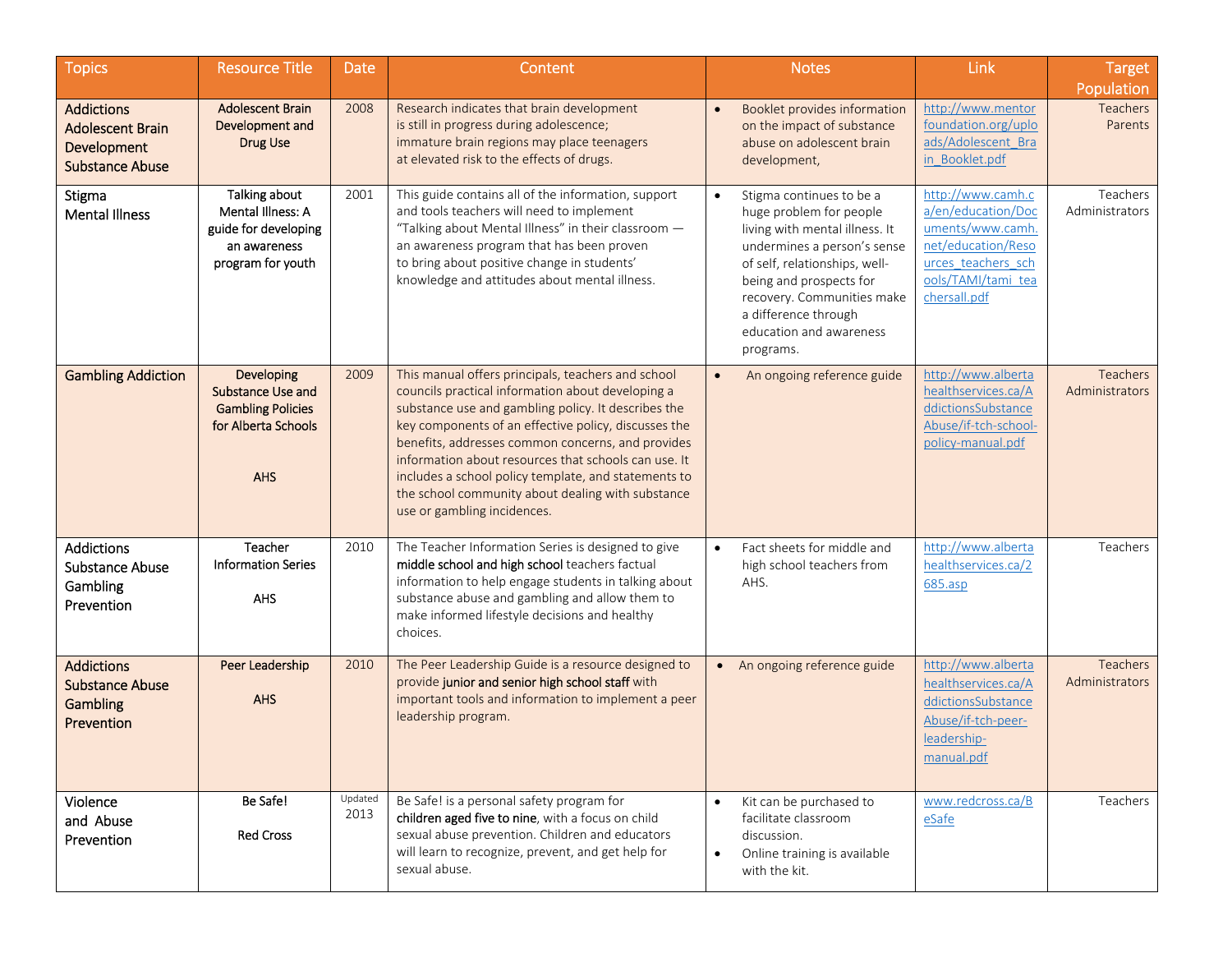| <b>Topics</b>                              | <b>Resource Title</b> | <b>Date</b> | Content                                                                                                                                                                                                                                                                                                                                                                                                                                                                                                                                                                 | <b>Notes</b>                                                                                                            | Link                                                                    | <b>Target</b>                         |
|--------------------------------------------|-----------------------|-------------|-------------------------------------------------------------------------------------------------------------------------------------------------------------------------------------------------------------------------------------------------------------------------------------------------------------------------------------------------------------------------------------------------------------------------------------------------------------------------------------------------------------------------------------------------------------------------|-------------------------------------------------------------------------------------------------------------------------|-------------------------------------------------------------------------|---------------------------------------|
|                                            |                       |             |                                                                                                                                                                                                                                                                                                                                                                                                                                                                                                                                                                         |                                                                                                                         |                                                                         | Population                            |
| <b>Classroom Mental</b><br><b>Wellness</b> | <b>Well Aware</b>     | 2015        | We are seeing a shift toward understanding that<br>developing positive mental health is foundational to<br>academic achievement, effective life skills, and<br>overall well-being for all students. This resource<br>provides teachers with the research-based evidence,<br>practical tools, and ready-to-use strategies to help<br>create a culture of positive mental health in the<br>classroom                                                                                                                                                                      | Resource can be purchased<br>from Pearson Canada.                                                                       | http://www.pearso<br>ncanadaschool.com<br>/index.cfm?locator=<br>PS2pDe | <b>Teachers</b>                       |
| <b>School Wellness</b>                     | The Fourth R          | 2013        | The Fourth R is an evidence-based program that uses<br>best practice approaches to target multiple forms of<br>violence. By building healthy school environments<br>we provide opportunities to engage students in<br>developing healthy relationships and decision-<br>making to provide a solid foundation for their<br>learning experiences. Increasing youth relationship<br>skills and targeting risk behaviour with a harm<br>reduction approach empowers adolescents to make<br>healthier decisions about relationships, substance<br>use, and sexual behaviour. | Training is available online or<br>may be available locally.<br>Curriculum is available for<br>purchase on the website. | https://youthrelatio<br>nships.org/                                     | Teachers<br>Parents<br>Administrators |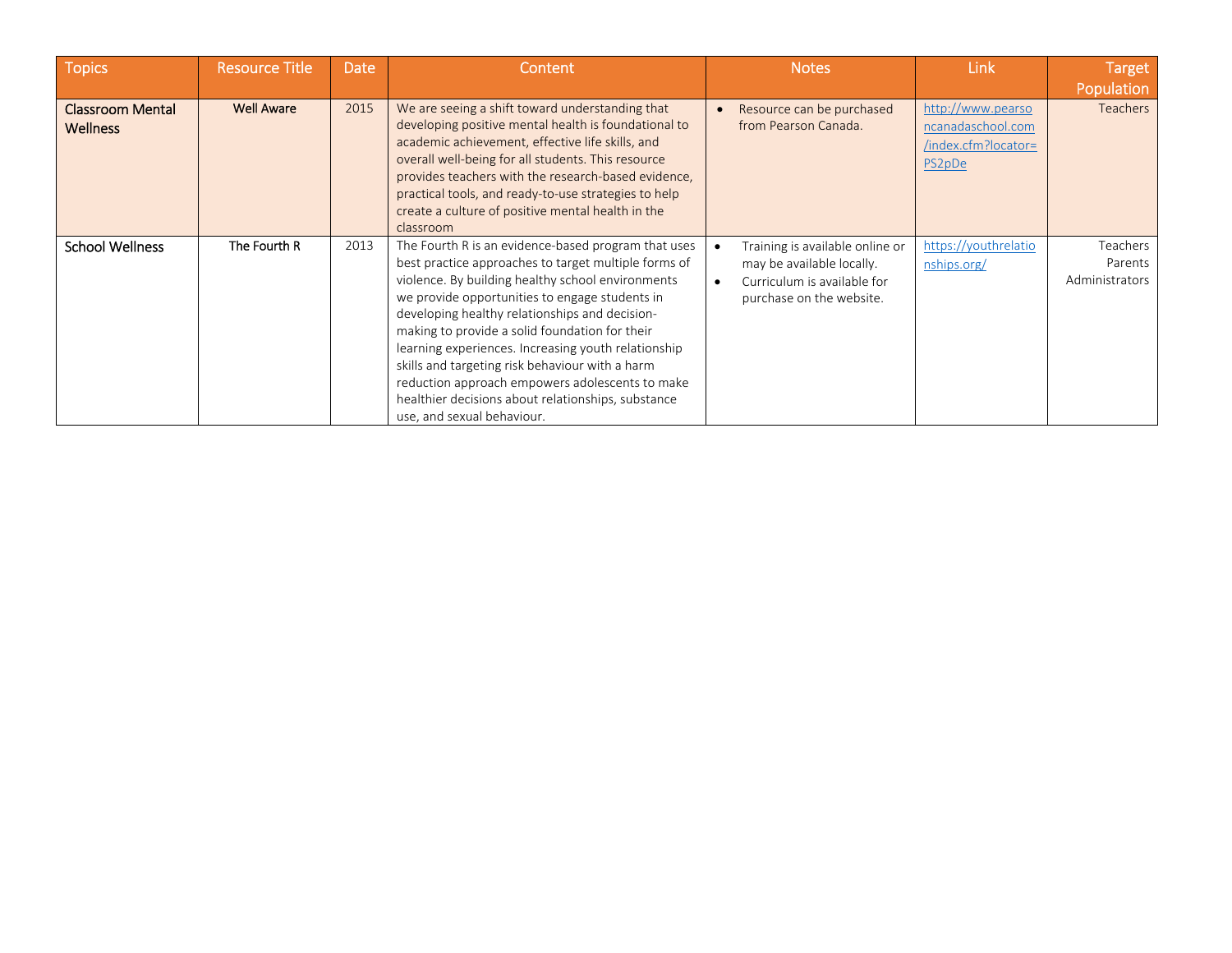## **Child & Youth Mental Health Resources Websites**

| <b>Topic</b>         | <b>URL</b>                                                           | <b>Website Content</b>                                                                                                                                                                                                                                                                                                                                                                                                                                                                                                                                                                                                                                                                                                                                                  | <b>Suitable For</b>                                      |
|----------------------|----------------------------------------------------------------------|-------------------------------------------------------------------------------------------------------------------------------------------------------------------------------------------------------------------------------------------------------------------------------------------------------------------------------------------------------------------------------------------------------------------------------------------------------------------------------------------------------------------------------------------------------------------------------------------------------------------------------------------------------------------------------------------------------------------------------------------------------------------------|----------------------------------------------------------|
| <b>ADHD</b>          | http://www.chadd.org/                                                | CHADD (Children and Adults with Attention-Deficit/Hyperactivity Disorder) is a<br>U.S.-based non-profit organization that provides education, advocacy and<br>support for individuals with ADHD and their families. The website has<br>information about detection and treatment of ADHD as well as resources and                                                                                                                                                                                                                                                                                                                                                                                                                                                       | Parents & professionals                                  |
| <b>Anxiety</b>       | http://www.caringforki<br>ds.cps.ca/handouts/ta<br>ming_the_monsters | Caring for Kids is a website designed to provide parents with information<br>about their children's health & well-being. The site was developed by the<br>Canadian<br>Paediatric Society and includes topics such as teen health, child safety and<br>behaviour and parenting. This particular link provides information about<br>common worries at different ages and stages of child development and                                                                                                                                                                                                                                                                                                                                                                  | Young children & their<br>parents                        |
| <b>Anxiety</b>       | http://anxietybc.com                                                 | Information and resources from the Anxiety Disorders Association of British<br>Columbia (a non-profit organization) about understanding, recognizing and<br>managing different types of anxiety. CBT is discussed in detail, and self-help<br>tools are provided. There are separate sections for different age<br>groups/populations (youth and young adults, adults, parents, etc.).                                                                                                                                                                                                                                                                                                                                                                                  | Youth, young adults,<br>adults, new mothers &<br>parents |
| <b>Bullying</b>      | http://needhelpnow.ca<br>/app/en/                                    | Need Help Now is a website created by the Canadian Centre for Child Protection,<br>a charitable organization. The website is designed to provide guidance,<br>resources and practical steps youth can take if they have experienced online<br>sexual exploitation, for example, a sexual picture/video of themselves (or<br>someone they know) being shared by peers (sometimes known as "sexting").<br>The site is geared towards 13- to 17-year-old youth in Canada.                                                                                                                                                                                                                                                                                                  | Children, youth, adults &<br>professionals               |
| <b>CBT Self-Help</b> | https://moodgym.anu.<br>edu.au/welcome                               | MoodGYM is a free, fun, interactive program that was created by staff at the<br>Centre for Mental Health Research at the Australian National University to<br>prevent depression in young people. It consists of five modules, an interactive<br>game, anxiety and depression assessments, a workbook and other components<br>that teach the principles of cognitive behaviour therapy as well as relaxation<br>and meditation techniques. The modules explore issues such as:<br>Why you feel the way you do<br>$\bullet$<br>Changing the way you think<br>Changing 'warped' thoughts<br>$\bullet$<br>Knowing what makes you upset<br>$\bullet$<br>Assertiveness and interpersonal skills training<br>Registration is required to use this site; registration is free. | Teens & young adults                                     |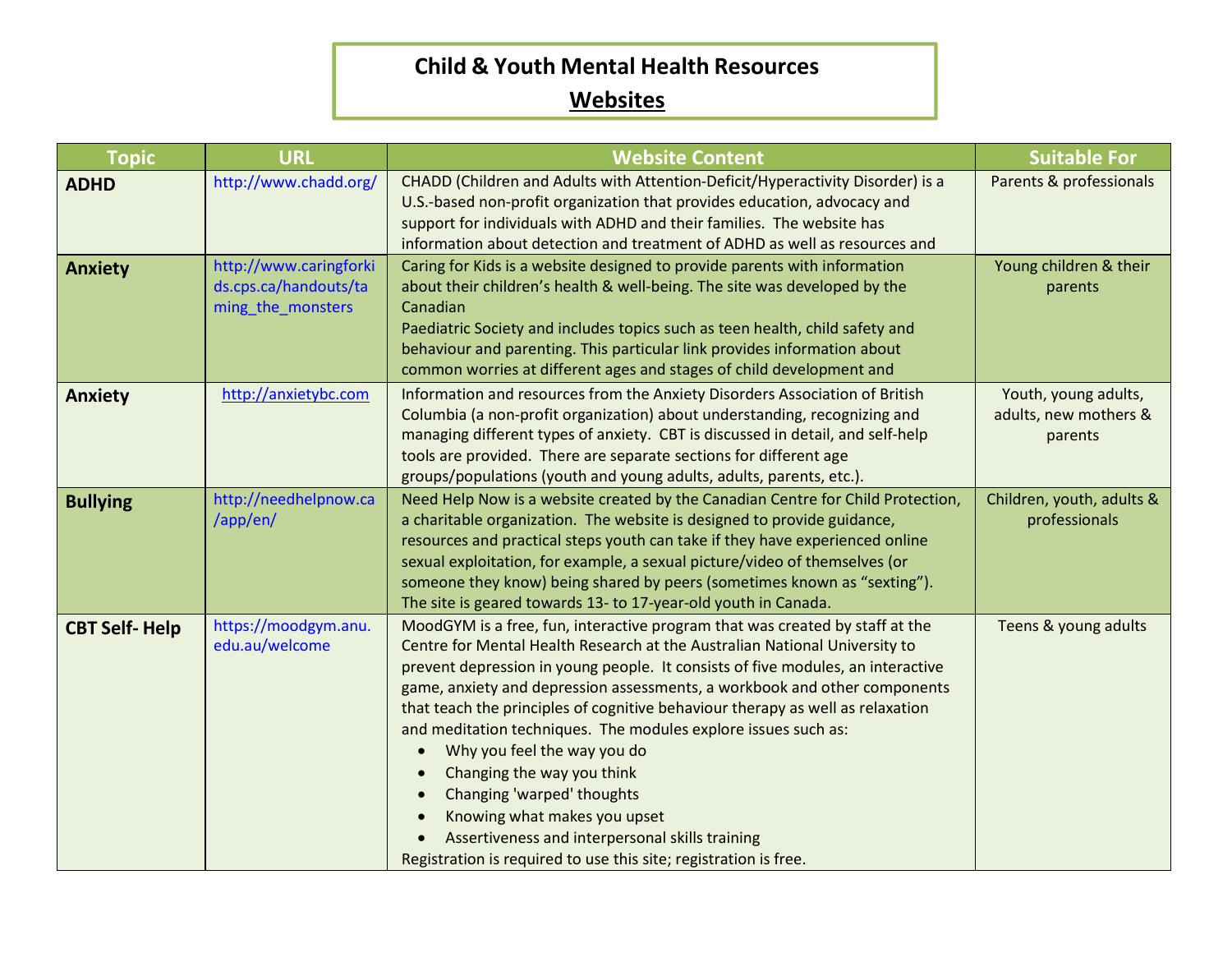| <b>Topi</b>                       | <b>URL</b>                                            | <b>Content</b>                                                                                                                                                                                                                                                                                                                                                                                                                                                                                                                                                                                                                                                                                                                                                                                                    | <b>Suitable For</b>                              |
|-----------------------------------|-------------------------------------------------------|-------------------------------------------------------------------------------------------------------------------------------------------------------------------------------------------------------------------------------------------------------------------------------------------------------------------------------------------------------------------------------------------------------------------------------------------------------------------------------------------------------------------------------------------------------------------------------------------------------------------------------------------------------------------------------------------------------------------------------------------------------------------------------------------------------------------|--------------------------------------------------|
| <b>CBT Self-Help</b>              | http://www.llttf.com/                                 | Living Life to the Full is a U.K.-based website created by a professor of psychiatry<br>at the University of Glasgow. The online guided CBT sessions, along with the<br>corresponding work sheets, provide knowledge and practical skills for dealing with<br>anxiety and depression. Language is accessible, however the accent on the audio is<br>British, and some words may be slightly different than would be used in Canada.<br>Sample sessions include:<br>Why do I feel so bad?<br>$\bullet$<br>How to fix almost everything<br>$\bullet$<br>10 things that make you feel happier straight away<br>I'm not good enough<br>I can't be bothered doing anything<br>Registration is not required for the sample sessions but is required for access to<br>other content and resources; registration is free. | Older teens & adults                             |
| <b>Depression</b>                 | http://www.familyawa<br>re.org/index.php              | Families for Depression Awareness is a national (U.S.) non-profit organization<br>whose aim is to help families recognize and cope with depressive disorders and<br>prevent suicides. The website includes stories, interviews, videos, resources and<br>fact sheets for teens/children and adults.                                                                                                                                                                                                                                                                                                                                                                                                                                                                                                               | Youth & their families                           |
| <b>Depression</b>                 | www.bluewavebc.ca                                     | Blue Wave's mandate is to make a difference in the lives of youth struggling with<br>depression, anxiety, suicidal thoughts, and/or mental health issues. Their mission is<br>to increase awareness, encourage solutions, foster hope and end the stigma of<br>mental illness.                                                                                                                                                                                                                                                                                                                                                                                                                                                                                                                                    | Youth & their families                           |
| <b>Divorce</b>                    | http://www.familiesch<br>ange.ca/index.htm            | Families Change is a B.C.-based website about separation and divorce developed<br>by the Justice Education Society of B.C. There are separate sections for children,<br>pre-teens/teens, and parents. The site can be viewed in both English and French.<br>Age-appropriate information is provided on topics such as changes to expect,<br>emotions, ways of coping and the law. The website also provides links to other<br>resources about separation and divorce.                                                                                                                                                                                                                                                                                                                                             | Children, Youth, Parents<br>& Professionals      |
| <b>Eating</b><br><b>Disorders</b> | http://www.bodywhys.<br>ca/                           | BodyWhys Youth Canada is a nationally registered charity based in Calgary. The<br>website provides information aimed primarily at parents of children aged 8 to 13<br>about the prevention, detection and treatment of eating disorders.                                                                                                                                                                                                                                                                                                                                                                                                                                                                                                                                                                          | Parents & professionals                          |
| <b>Gambling</b>                   | http://www.problemga<br>mbling.ca/Pages/Home<br>.aspx | Problem Gambling is an Ontario-based website created by the Centre for<br>Addiction and Mental Health (CAMH). The website provides information, support<br>and resources for patients of all ages and their families. The online self-help tools<br>are free and can be used anonymously, however registration is required.<br>Information and tools for health professionals are also available on the site.                                                                                                                                                                                                                                                                                                                                                                                                     | Youth, young adults,<br>adults and professionals |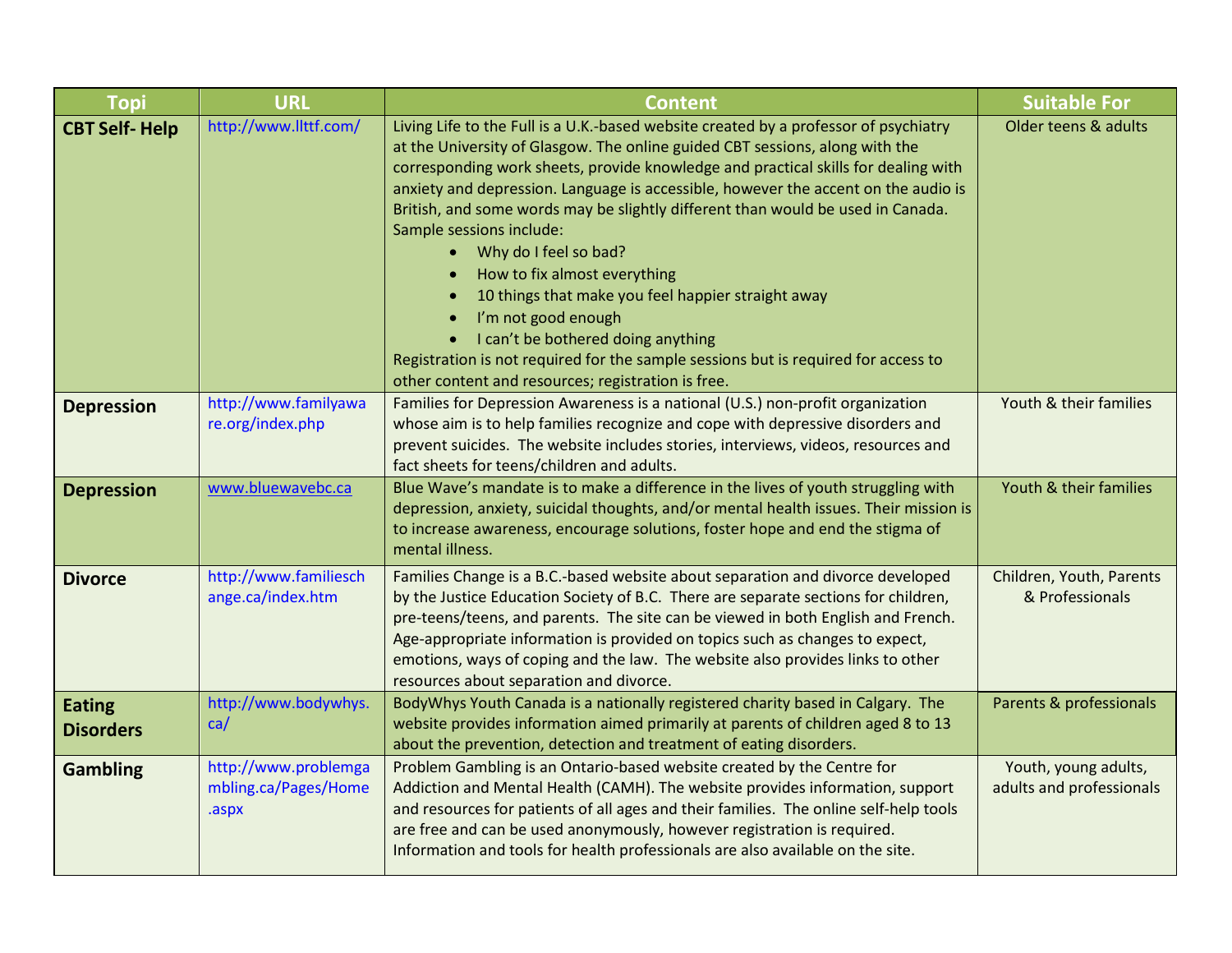| <b>Topi</b>                                        | <b>URL</b>                                               | <b>Content</b>                                                                                                                                                                                                                                                                                                                                                                                                                                                                                               | <b>Suitable For</b>                                              |
|----------------------------------------------------|----------------------------------------------------------|--------------------------------------------------------------------------------------------------------------------------------------------------------------------------------------------------------------------------------------------------------------------------------------------------------------------------------------------------------------------------------------------------------------------------------------------------------------------------------------------------------------|------------------------------------------------------------------|
| <b>General Child</b><br><b>Health</b>              | www.pbskids.org                                          | PBS Kids is a trusted resource from U.S. public television. The site is filled with<br>information on child development and early learning and offers educational<br>games and activities for children, including some that are mental health-related,<br>e.g., bullying, substance use. Some videos can only be viewed in the U.S. There<br>are associated sites for parents and teachers.                                                                                                                  | Children and younger<br>youth                                    |
| <b>General Child</b><br>and Youth<br><b>Health</b> | www.mentalhealth4kids.<br>$ca$                           | The Mentalhealth4kids website provides information on general mental health<br>information for children and youth. The site includes helpful resources with<br>activities for Mental Health Week including the Bounce Back Again booklets (also<br>available in French)                                                                                                                                                                                                                                      | Children, parents, teachers,<br>service providers.               |
| <b>General Child</b><br>and Youth<br><b>Health</b> | http://www.jcsh-<br>cces.ca/index.php/areas-<br>of-focus | The areas of focus for JCSH are those impacting school health and deemed<br>significant for the Ministries of Education and the Ministries of Health across<br>Canada, as well as the Public Health Agency of Canada. Website provides<br>toolboxes for positive mental and physical health of children and youth.                                                                                                                                                                                           | Parents, educators and<br>mental health<br>professionals.        |
| <b>General Mental</b><br><b>Health</b>             | www.speakingofkidsmen<br>talhealth.ca/                   | As Ontario's largest accredited children's mental health agency, Kinark Child and<br>Family Services partnered with Child Welfare League of Canada and the Provincial<br>Centre of Excellence for Child and Youth, Mental Health, at the Children's Hospital<br>of Eastern Ontario for this resource tool for youth, parents, educators and mental<br>health professionals.                                                                                                                                  | Youth, parents, educators<br>and mental health<br>professionals. |
| <b>General</b><br><b>Mental Health</b>             | www.kidsmentalhealth.c<br>$\underline{a}$                | The CMHO website provides information about mental health and mental health<br>disorders, specifically targeted towards children and youth, parents and families,<br>and professionals. Many different resources are available for all common mental<br>health illnesses.                                                                                                                                                                                                                                    | <b>Parents or Professionals</b>                                  |
| <b>General Mental</b><br><b>Health</b>             | www.mindyourmind.ca                                      | mindyourmind is a program of Family Service Thames Valley. The website aims to<br>provide youth aged 14 to 24 with reliable and relevant resources and a forum to<br>talk about a range of mental health-related issues, including anxiety mood and<br>eating disorders; psychosis; healthy relationships, etc. Many of the resources have<br>been co-developed by youth and professionals. There are youth stories, blogs and<br>interactive resources as well as www.mindyourmindpro.ca for professionals. | Youth, young adults and<br>professionals                         |
| General<br><b>Mental Health</b>                    | www.camh.ca/                                             | The Centre for Addiction and Mental Health's Child, Youth and Family Resources<br>section is a gateway to information about programs and services at CAMH for<br>children, youth and families. It is of interest to health promotion workers, parents,<br>and anyone who works with children and youth.                                                                                                                                                                                                      | Parents and professionals                                        |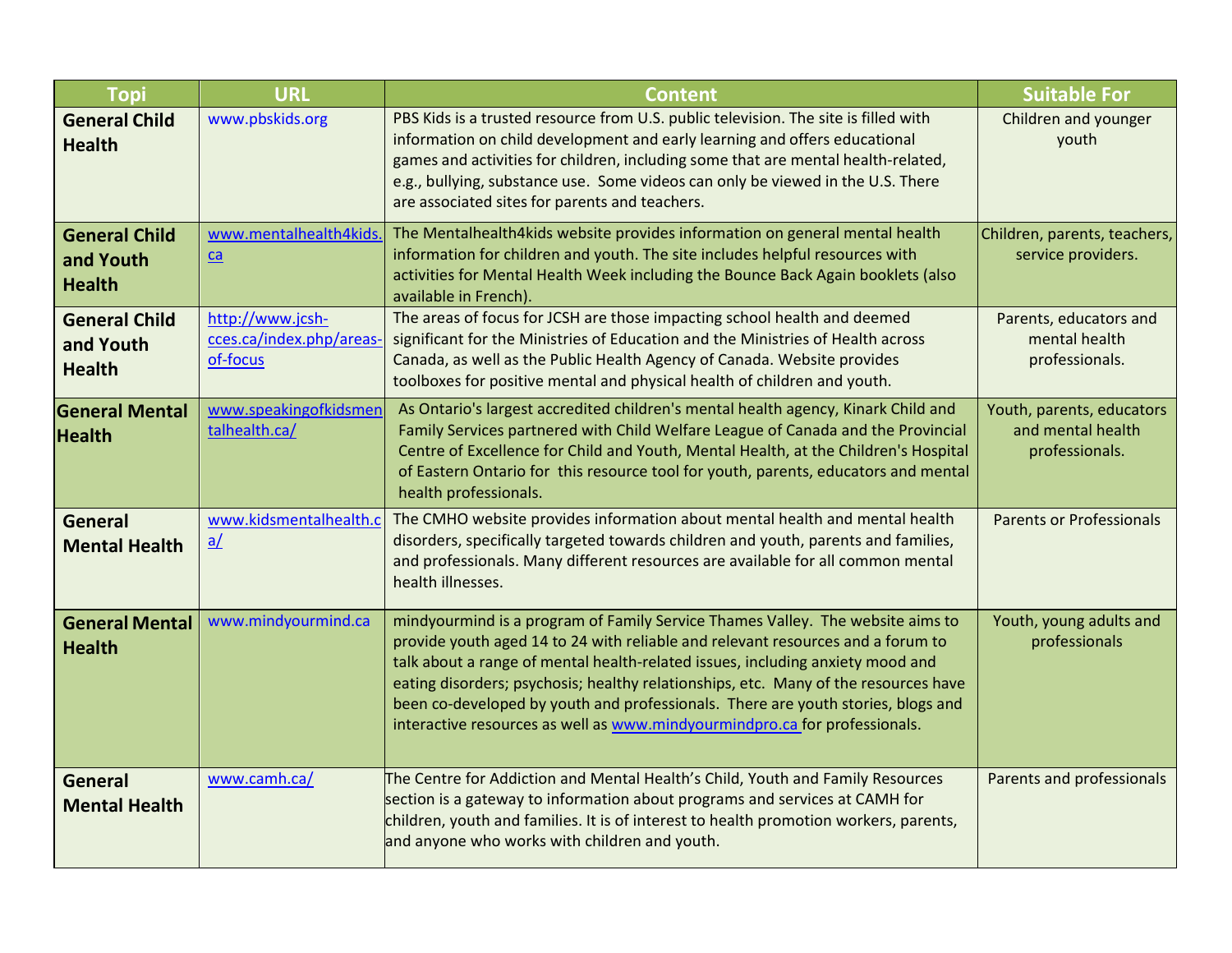| <b>Topi</b>                                  | <b>URL</b>                                     | <b>Content</b>                                                                                                                                                                                                                                                                                                                                                                                                                                                                                                        | <b>Suitable for</b>                                          |
|----------------------------------------------|------------------------------------------------|-----------------------------------------------------------------------------------------------------------------------------------------------------------------------------------------------------------------------------------------------------------------------------------------------------------------------------------------------------------------------------------------------------------------------------------------------------------------------------------------------------------------------|--------------------------------------------------------------|
| <b>General Youth</b><br><b>Mental Health</b> | ca/                                            | www.keltymentalhealth. The Centre offers information and resources on a wide range of mental health and<br>substance use issues affecting children and youth in our province. These include, but<br>are not limited to; depression, anxiety, attention deficit and behavioural problems,<br>child/youth eating disorders and substance use. Also provides resources for adults<br>with eating disorders.                                                                                                              | Parents, Young Adults,<br>Professionals                      |
| <b>General Mental</b><br><b>Health</b>       | www.teenmentalhealt<br>h.org                   | This website has evidence-based resources (downloadable publications,<br>videos, clinical tools, etc.) on a variety of mental health/mental illness issues<br>(mental disorders, sleep, stigma, teen brain, etc.). There are separate sections for<br>teens and families, educators and health professionals and a searchable resource<br>library. The website is sponsored by IWK Health Centre, Dalhousie University, Sun<br>Life Financial and others.                                                             | Teens, families, and<br>professionals who work<br>with youth |
| <b>General</b><br><b>Mental Health</b>       | http://mindcheck.ca                            | This B.C.-based website is designed to help youth and young adults check out how<br>they're feeling and quickly connect to mental health resources and support. Topics<br>include mood and anxiety, stress, alcohol and drugs, psychosis, and eating<br>disorders. Support includes education, self-care tools and website links.                                                                                                                                                                                     | Youth, young adults,<br>friends & family,<br>professionals   |
| <b>General Mental</b><br><b>Health</b>       | http://youthinbc.com                           | YouthInBC.com is run by the Crisis Intervention & Suicide Prevention Centre of<br>B.C., a volunteer-driven organization committed to helping people help<br>themselves and others deal with crisis. During specific hours, a one-to-one chat<br>service is available to youth across Canada. Educational information and links<br>(some resources are specific to B.C.) are provided on topics such as abuse,<br>bullying, eating disorders, drugs & alcohol, LGBTQ, self-harm, sexual health, stress<br>and suicide. | Teens & young adults                                         |
| <b>General Mental</b><br><b>Health</b>       | http://takingcare.know<br>ledge.ca/splash.html | This BC-based website provides detailed information, presented in the form of<br>modules, about depression, anxiety, behavioural problems and psychosis in<br>children and youth.                                                                                                                                                                                                                                                                                                                                     | Youth, their parents,<br>families & professionals            |
| <b>Happiness</b>                             | www.actionforhappiness<br>.org                 | Action for Happiness helps people take practical action to improve mental<br>wellbeing and to create a happier and more caring society.                                                                                                                                                                                                                                                                                                                                                                               | <b>Parents &amp; Teachers</b>                                |
| <b>Happiness</b>                             | www.projecthappiness.o<br>rg                   | According to science, we have the ability to increase our own happiness simply<br>through the activities and behaviors we choose. This website includes happiness<br>related programming for children and youth and a free guide for high school<br>students who want to start a happiness club.                                                                                                                                                                                                                      | Youth, parents,<br>& professionals                           |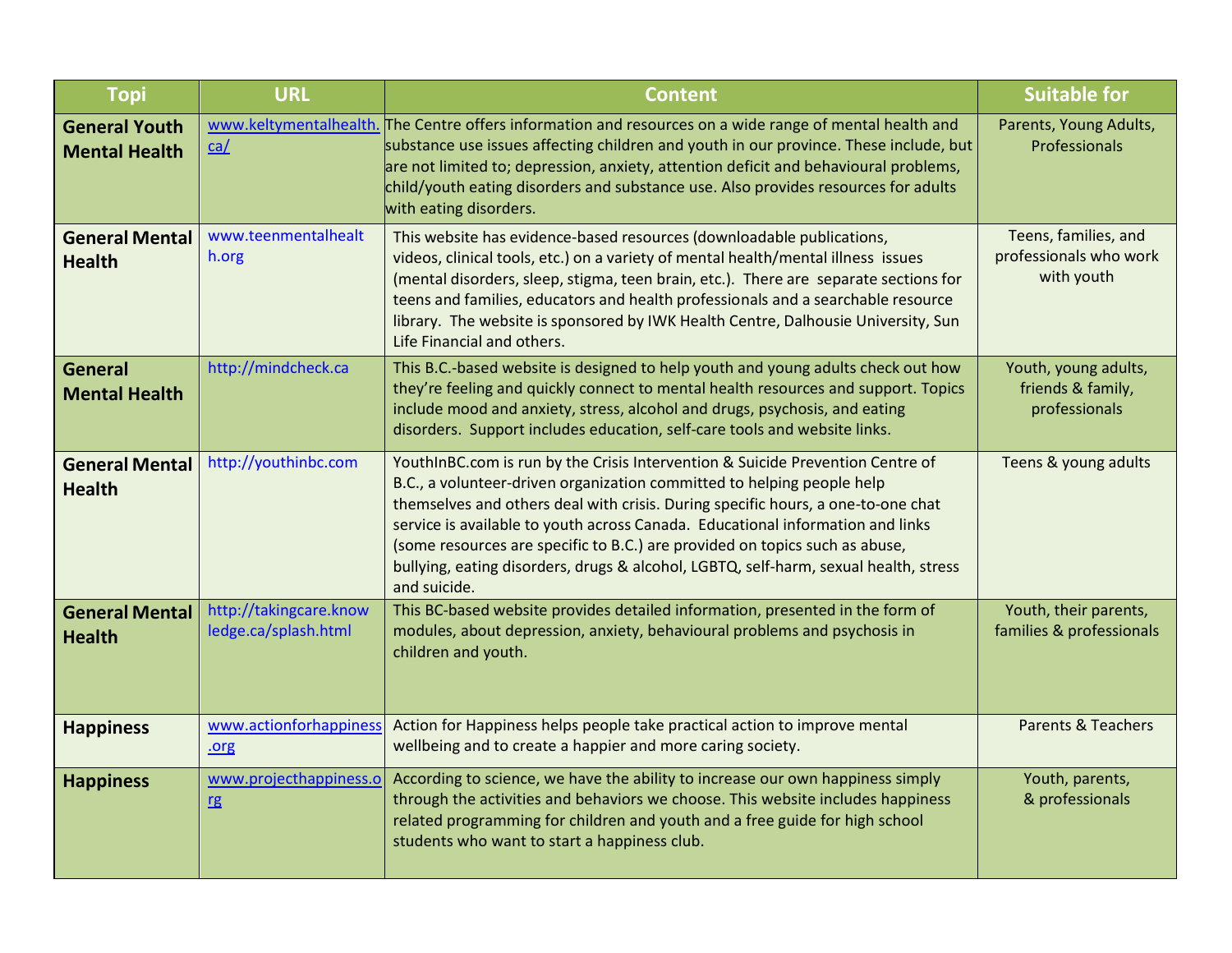| <b>Topi</b>                            | <b>URL</b>                                          | <b>Content</b>                                                                                                                                                                                                                                                                                                                                                                                                                                                                                                           | <b>Suitable For</b>                                              |
|----------------------------------------|-----------------------------------------------------|--------------------------------------------------------------------------------------------------------------------------------------------------------------------------------------------------------------------------------------------------------------------------------------------------------------------------------------------------------------------------------------------------------------------------------------------------------------------------------------------------------------------------|------------------------------------------------------------------|
| <b>Kids Help</b><br><b>Phone</b>       | http://www.kidshelpph<br>one.ca/Teens/home.as<br>px | Kids Help Phone provides toll-free, 24/7, bilingual, anonymous, confidential phone<br>and web counselling to those under 20 years old. The website has educational<br>information on topics such as bullying, dating, emotional health, family, friendship,<br>sexual orientation and more. There are separate sections for kids and teens.                                                                                                                                                                              | Children & teens                                                 |
| <b>Learning</b><br><b>Disabilities</b> | http://www.ncld.org/                                | This website by the U.S.-based National Centre for Learning Disabilities provides<br>resources and information to those who struggle with learning disabilities such as<br>dyslexia, ADHD and autism spectrum disorders. The site includes a brief summary<br>of each learning disability, worksheets, checklists and videos to help parents<br>support their child/youth with a learning disability to succeed in school, at work<br>and in life. There is also a section for adults with a learning disability.        | Parents, adults with a<br>learning disability &<br>professionals |
| <b>LGBTQ</b>                           | http://www.youthline.<br>ca/index.php               | Lesbian Gay Bi Trans Youth Line is a toll-free Ontario-wide peer-support phone line<br>for individuals aged 26 and under who identify as being part of the LGBTQ (lesbian,<br>gay, bisexual, transgender/transsexual, and queer/questioning) community. They<br>offer support, information and referrals specific to individual concerns. The<br>website provides contact information for the youth line, information about issues<br>such as bullying and harassment, a referral database and links to other resources. | Youth & young adults                                             |
| <b>Medication</b><br><b>Guides</b>     | http://www.parentsme<br>dguide.org/                 | This website has links to detailed medication guides for ADHD and childhood and<br>adolescent depression developed by the American Psychiatric Association and the<br>American Academy of Child and Adolescent Psychiatry (AACAP) as well as a link to<br>a detailed medication guide for treating bipolar disorder in children and<br>adolescents developed by AACAP.                                                                                                                                                   | Parents & professionals                                          |
| <b>Medication</b><br><b>Guides</b>     | www.medicationinfosh<br>are.com/                    | A website for people interested in sharing health information, with a particular<br>focus on mental health and medications. People in mind include health<br>professionals, people with lived experience with mental illness, and their family and<br>friends.                                                                                                                                                                                                                                                           | Parents, teachers,<br>professionals                              |
| <b>Mindfulness</b>                     | http://www.calm.com/                                | This website was developed by a San Francisco-based company. Visitors can<br>select a nature scene using arrows at the bottom right of the screen and then<br>choose either a guided or unguided meditation session. You can choose the<br>length of the session: There are five options ranging from 2 to 20 minutes. The<br>meditations are designed to help quiet the mind.                                                                                                                                           | All ages                                                         |
| <b>Mood</b><br><b>Disorders</b>        | www.mooddisorders.ca                                | Mood Disorders Ontario has great fact sheets on a wide range of Mood Disorders as<br>well as some valuable Ontario based information on resources.                                                                                                                                                                                                                                                                                                                                                                       | <b>Parents &amp; Professionals</b>                               |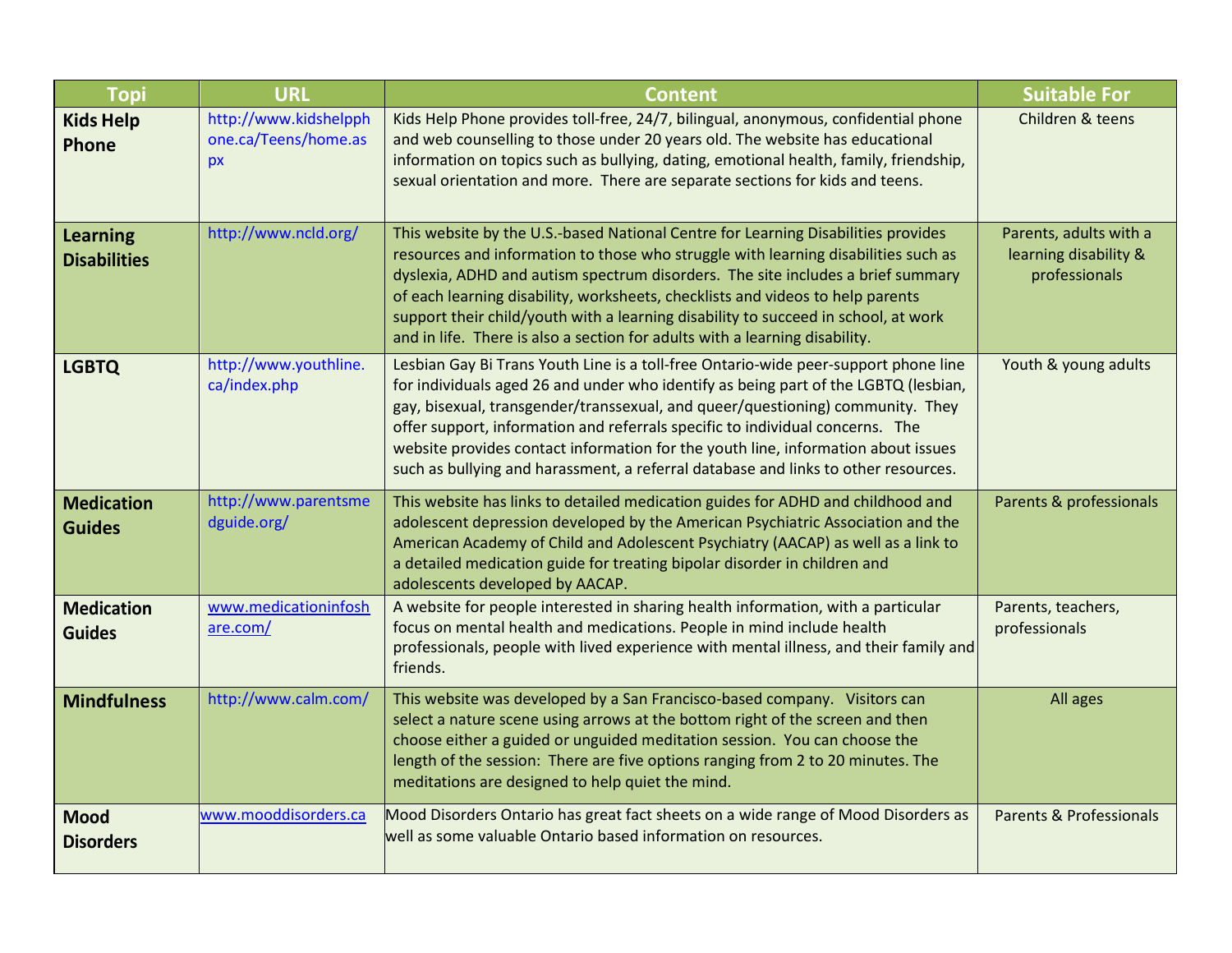| <b>Topic</b>                 | <b>URL</b>                            | <b>Content</b>                                                                                                                                                                                                                                                                                                                                                                                                                                                                                                                                                                                           | <b>Suitable for</b>                               |
|------------------------------|---------------------------------------|----------------------------------------------------------------------------------------------------------------------------------------------------------------------------------------------------------------------------------------------------------------------------------------------------------------------------------------------------------------------------------------------------------------------------------------------------------------------------------------------------------------------------------------------------------------------------------------------------------|---------------------------------------------------|
| <b>OCD</b>                   | http://www.ocduk.or<br>g/             | OCD-UK is a U.K.-based charity led by individuals with OCD (obsessive-compulsive<br>disorder) for individuals with OCD. The website offers information and resources<br>including brief guides for parents (http://www.ocduk.org/ocd-information-guide),<br>young children (http://www.ocduk.org/childrens-ocd-guide), and older<br>children/teens (http://www.ocduk.org/young-peoples-ocd-guide).                                                                                                                                                                                                       | Children, youth & their<br>parents                |
| <b>Psychosis</b>             | http://www.psychosis<br>S<br>ucks.ca/ | This B.C.-based website promotes early detection, educates about psychosis and<br>provides direction for seeking help. The site includes a downloadable "Dealing<br>With Psychosis" toolkit/workbook for teens and young adults.                                                                                                                                                                                                                                                                                                                                                                         | Teens, their parents &<br>professionals           |
| <b>Psychosis</b>             | http://www.psychos<br>is1 01.ca/      | This Ontario-based website created by staff at the North Bay Regional Health<br>Centre provides reliable information on causes, early warning signs and treatment<br>options for psychosis                                                                                                                                                                                                                                                                                                                                                                                                               | Teens, their parents &<br>professionals           |
| Relationship<br><b>Abuse</b> | http://www.breakt<br>hecycle.org/     | Break the Cycle is a U.S.-based agency that provides dating abuse prevention<br>programs to young people. Their aim is to engage, educate and empower young<br>people to prevent and end domestic and dating violence. The website provides<br>information about topics such as signs of abuse, why dating violence matters and<br>individuals' rights as well as tools for action.                                                                                                                                                                                                                      | Teens, young adults &<br>parents                  |
| Relationship<br><b>Abuse</b> | http://www.loveisres<br>pect.org/     | Break the Cycle and the National Dating Abuse Helpline collaborated to create this<br>website which deals with dating and relationships. Information is provided about<br>healthy and unhealthy relationships, and issues around control and power are<br>discussed. Various forms of dating abuse are identified, and information is<br>provided about where to find help. Relationship quizzes and videos about<br>relationship situations are accessible on or through the site. The website also<br>provides links to online peer support as well as other resources for youth and<br>professionals. | Teens, young adults,<br>parents and professionals |
| Schizophrenia                | www.schizophrenia2<br>4x7.ca          | Information on Schizophrenia including treatment and health tips for people with<br>schizophrenia.                                                                                                                                                                                                                                                                                                                                                                                                                                                                                                       | Young adults,<br>parents,<br>professionals        |
| Self-Injury                  | www.sioutreach.org                    | The self-injury outreach & support website is a collaboration between University<br>of Guelph and McGill University. The website provides information and resources<br>about self-injury (e.g., coping strategies, recovery stories, recommended books<br>and other websites, etc.) to those who self-injure, those who have recovered, and<br>those who want to help, such as parents, families and romantic partners. There<br>are also sections for medical, mental health and school professionals.                                                                                                  | Teens, young adults,<br>parents and professionals |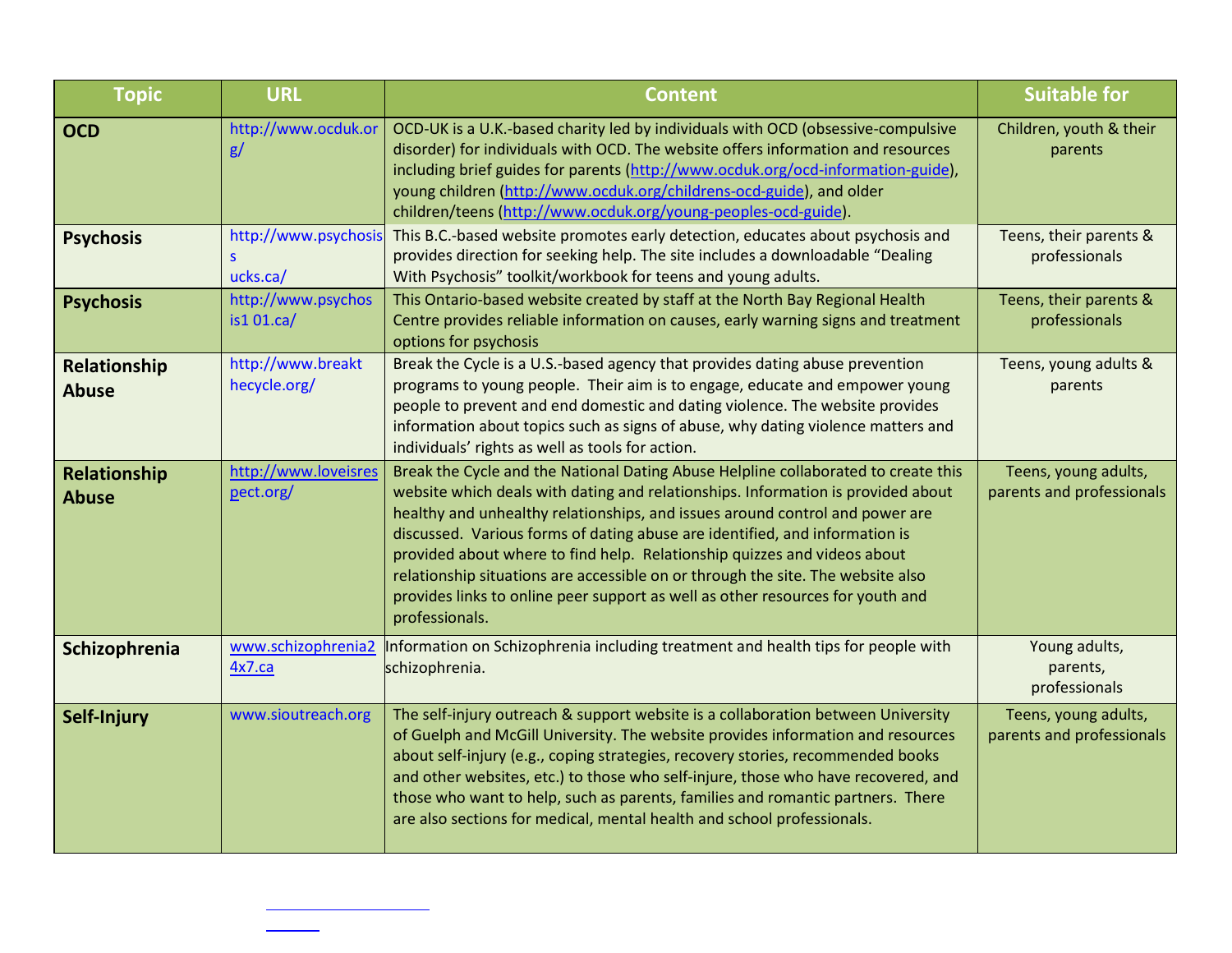| <b>Topic</b>           | <b>URL</b>                   | <b>Content</b>                                                                                                                                                                                                                                                                                                                                                                                               | <b>Suitable for</b>               |
|------------------------|------------------------------|--------------------------------------------------------------------------------------------------------------------------------------------------------------------------------------------------------------------------------------------------------------------------------------------------------------------------------------------------------------------------------------------------------------|-----------------------------------|
| <b>Self-Regulation</b> | https://www.gonoodl<br>e.com | Without leaving the classroom, students participate in a variety of purposeful<br>movement designed to get the wiggles out and refocus the classroom $-$ all in five<br>minutes or less. Suitable for elementary students.                                                                                                                                                                                   | Children, parents, &<br>teachers. |
| <b>Social Media</b>    | 0<br>ol.com/                 | http://www.thatsnotc This U.S.-based, Ad Council website is for individuals aged 13 and over. Interactive<br>information is presented about issues such as sexting, pressure to post nude<br>pictures, violating privacy and control in relationships. The site provides access to<br>many YouTube clips and interactive games. Registration is free but is required for<br>access to some of the resources. | Teens & young adults              |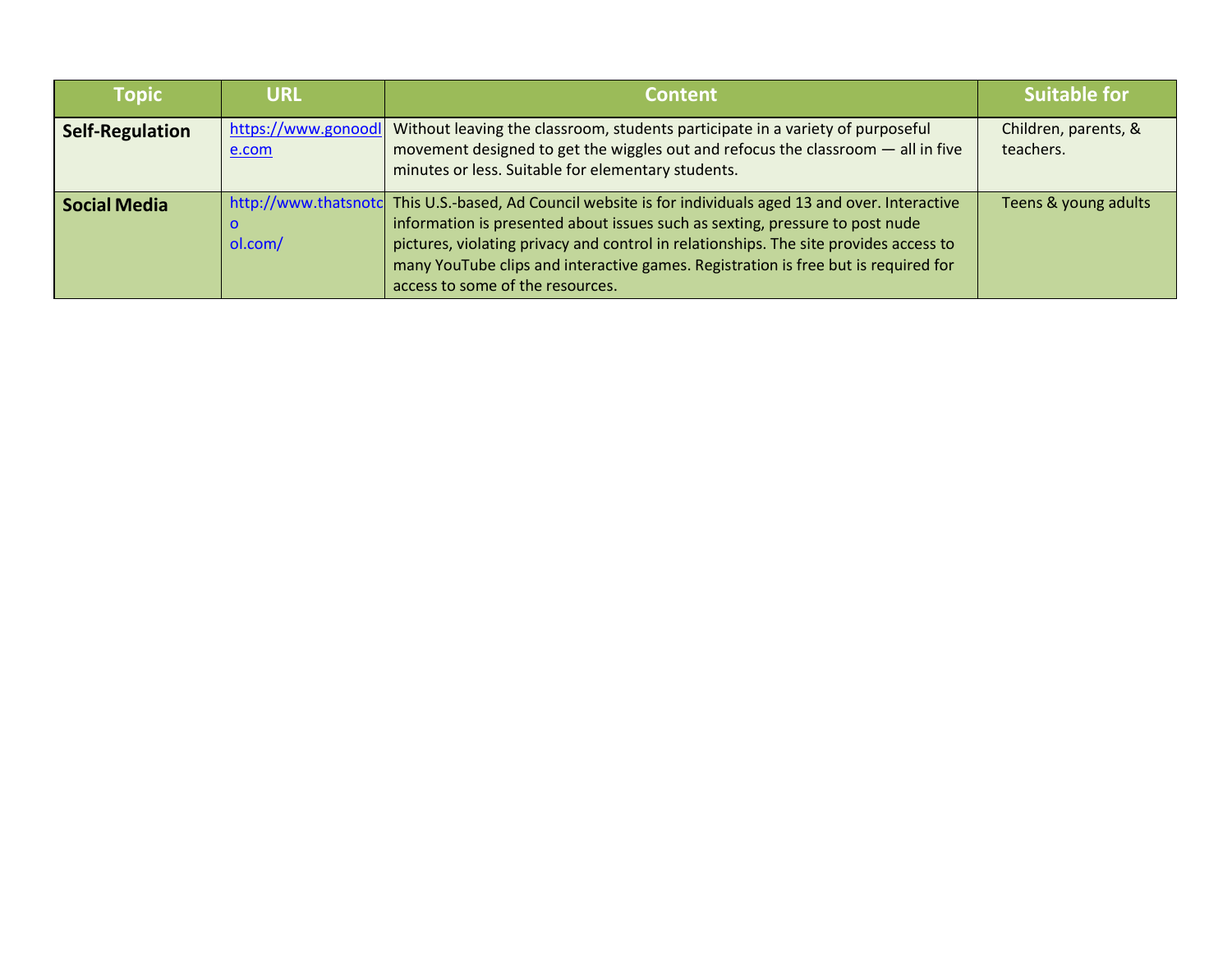### **Child & Youth Mental Health Resources Interactive Games**

| <b>Topic</b>                             | <b>Title</b>                                       | <b>Content</b>                                                                                                                               | Link                                                                    | <b>Target</b><br><b>Population</b> |
|------------------------------------------|----------------------------------------------------|----------------------------------------------------------------------------------------------------------------------------------------------|-------------------------------------------------------------------------|------------------------------------|
| <b>Addictions and</b><br><b>Drug Use</b> | "Getting High"<br>(Mind Your Mind)                 | 1. Helps youth outline plan to reduce<br>risk in substance use                                                                               | http://www.mindyourmind.ca/inter<br>actives/getting-high                | Teens and older youth              |
| <b>Addictions and</b><br><b>Drug Use</b> | "Mouse Party"                                      | 1. Interactive game to learn about<br>substances                                                                                             | http://learn.genetics.utah.edu/co<br>ntent/addiction/mouse              | Teens and older youth              |
| <b>Addictions and</b><br><b>Drug Use</b> | "Xperiment"                                        | 1. Interactive game to learn about<br>substances                                                                                             | http://www.xperiment.ca/index_en.<br>html                               | Teens and older youth              |
| Anger                                    | "Barometer"<br>(Mind Your Mind)                    | 2. Identifying anger triggers<br>3. Creating plan to cope with anger<br>Note: Completed worksheet can be<br>printed                          | http://mindyourmind.ca/toolbox<br>/coping/barometer                     | Teens and older youth              |
| <b>Anxiety</b>                           | "Anatomy of a Panic<br>Attack"<br>(Mind Your Mind) | 2. Describes symptoms of panic attack<br>3. Provides tips on how to get through<br>it.                                                       | http://mindyourmind.ca/toolbox<br>/coping/anatomy-of-a-panic-<br>attack | Teens and older youth              |
| <b>Bullying</b>                          | "Beat the Bully"<br>(PBS Kids)                     | 1. Illustrates strategies to effectively<br>deal with bullying                                                                               | http://pbskids.org/itsmylife/gam<br>es/bullies_flash.html               | Children and younger<br>youth      |
| <b>Bullying</b>                          | "Bullying"<br>(E-Learning for Kids)                | 1. What is bullying<br>2. How bullying makes you feel<br>3. Tips for dealing with bullies<br>4. Understanding bullies<br>5. Are you a bully? | http://www.e-<br>learningforkids.org/life-<br>skills/lesson/bullying/   | Children ages 8-12                 |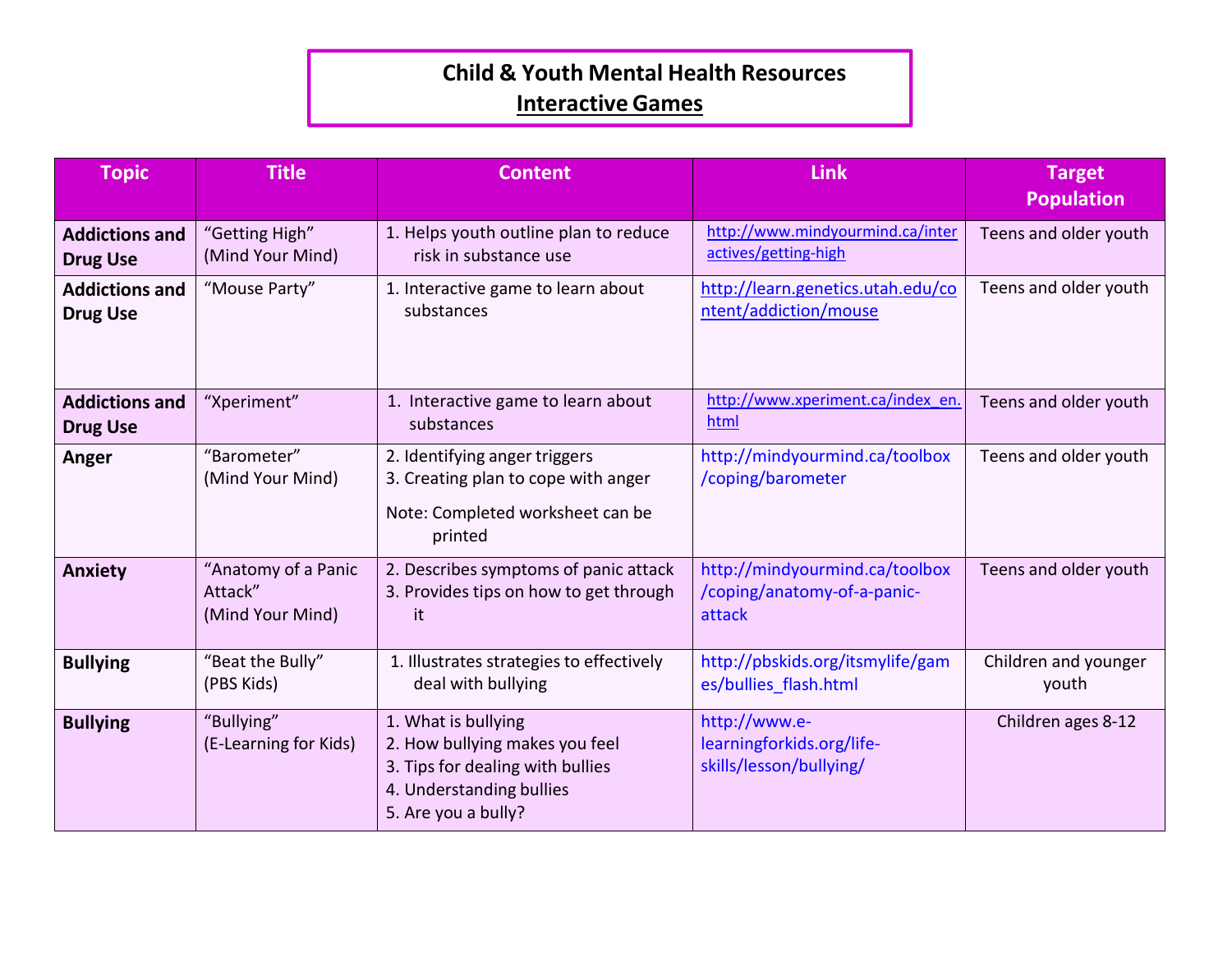| <b>Topic</b>                           | <b>Title</b>                                                | <b>Content</b>                                                                                                                                                                                                                                       | <b>Link</b>                                                                                                                       | <b>Target Population</b>           |
|----------------------------------------|-------------------------------------------------------------|------------------------------------------------------------------------------------------------------------------------------------------------------------------------------------------------------------------------------------------------------|-----------------------------------------------------------------------------------------------------------------------------------|------------------------------------|
| <b>Depression</b>                      | "What to Do<br>About Feeling Down"<br>(E-Learning for Kids) | 1. What is depression<br>2. What to do when feeling down                                                                                                                                                                                             | http://www.e-<br>learningforkids.org/li<br>$fe-$<br>skills/lesson/depressi                                                        | Children ages 8-12                 |
| <b>Depression</b>                      | "Alice, All Jacked Up"<br>(Mind Your Mind)                  | 1. Skills to help get out of a tough<br>emotional situation<br>2. Creating a crisis plan<br>3. Discussion of how depression<br>comes about                                                                                                           | http://mindyourmind.ca/toolb<br><b>OX</b><br>/self-<br>management/alice-all-<br>jacked-up                                         | Teens and older youth              |
| <b>Emotions</b>                        | "Emotions and You"<br>(E-Learning for Kids)                 | 1. Dealing with emotions<br>2. Positive emotions<br>3. Negative emotions<br>4. Dealing with your emotions<br>5. Dreams and nightmares                                                                                                                | http://www.e-<br>learningforkids.org/life-<br>skills/lesson/emotions/                                                             | Children ages 8-12                 |
| <b>Families</b>                        | "Family Fare"<br>(E-Learning for Kids)                      | 1. Roles, rights, responsibilities and<br>relationships<br>2. Feelings and family changes<br>3. The family<br>4. Family types                                                                                                                        | http://www.e-<br>learningforkids.org/life-<br>skills/lesson/family/                                                               | Children ages 8-12                 |
| <b>General</b><br><b>Mental Health</b> | "Tree of Life"<br>(Mind Your Mind)                          | 1. Identifying your strengths, supports<br>and coping strategies<br>2. Setting personal goals<br>Notes:<br>Module is available in English, French<br>and Inuktitut using the multilingual link<br>Completed worksheet can be<br>$\bullet$<br>printed | http://mindyourmind.ca/tool<br>box/coping/tree-of-life<br>http://mindyourmind.ca/tool<br>box/coping/tree-of-life-<br>multilingual | Children, teens and older<br>youth |
| General<br><b>Mental Health</b>        | "Tree of Lights"<br>(Mind Your Mind)                        | 1. Each light on the tree reveals an<br>inspiring quotation                                                                                                                                                                                          | http://mindyourmind.ca/tool<br>box/stress-busters/tree-of-<br>lights                                                              | Children and youth                 |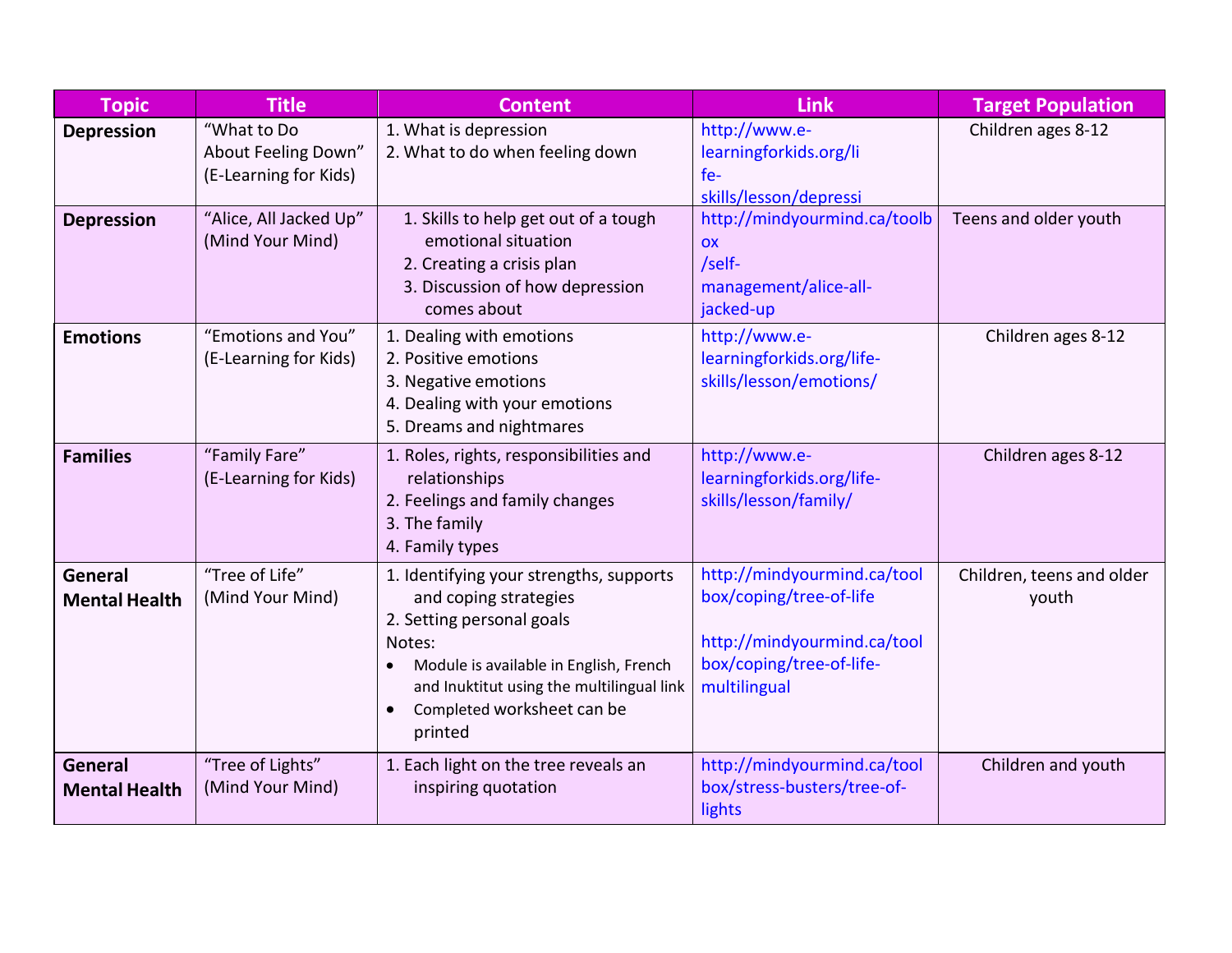| <b>Topic</b>         | <b>Title</b>                                  | <b>Content</b>                                                                                                                                                     | <b>Link</b>                                                                                                              | <b>Target Population</b> |
|----------------------|-----------------------------------------------|--------------------------------------------------------------------------------------------------------------------------------------------------------------------|--------------------------------------------------------------------------------------------------------------------------|--------------------------|
| <b>LGBTQ</b>         | "Aerin the Ally"<br>(Mind Your Mind)          | 1. LGBT youth wanted to create<br>something that would help others<br>understand that some of the<br>words that we hear and/or use<br>every day really hurt people | http://www.delisleyouth.org/<br>pages/aerin-the-ally                                                                     | Youth                    |
| <b>LGBTQ</b>         | "Queer as Soup"<br>(Mind Your Mind)           | 1. Definitions, historical<br>backgrounds, online resources<br>of sexual orientation, sexual<br>identity, gender identity and<br>other related terms.              | http://www.delisleyouth.org/<br>pages/queer-as-soup                                                                      | Youth                    |
| <b>Relationships</b> | "Relationships"<br>(E-Learning for Kids)      | 2. Types of relationships<br>3. Behaviours in relationships<br>4. Positive relationships<br>5. Negative relationships                                              | http://www.e-<br>learningforkids.org/life-<br>skills/lesson/relationships/                                               | Children ages 8-12       |
| <b>School</b>        | "School Stuff"<br>(E-Learning for Kids)       | 1. Coping with a new school<br>2. Repeating a year<br>3. Bullying<br>4. Teachers & you                                                                             | http://www.e-<br>learningforkids.org/Courses/<br>Liquid Animation/Feelings a<br>nd_Worries/School/school_o<br>bject.html | Children ages 8-12       |
| Self-Esteem          | "Communication" (E-<br>Learning for Kids)     | 1. Types of communication<br>2. Shyness & assertiveness<br>3. Public speaking<br>4. Conflict<br>5. Conflict management                                             | http://www.e-<br>learningforkids.org/life-<br>skills/lesson/communication/                                               | Children ages 8-12       |
| Self-Esteem          | "Personal Identity" (E-<br>Learning for Kids) | 1. Self-esteem: how you feel<br>2. Body image<br>3. Feeling good about yourself<br>4. Positive & negative self-esteem<br>5. Influences on self-esteem              | http://www.e-<br>learningforkids.org/life-<br>skills/lesson/personal-id/                                                 | Children ages 8-12       |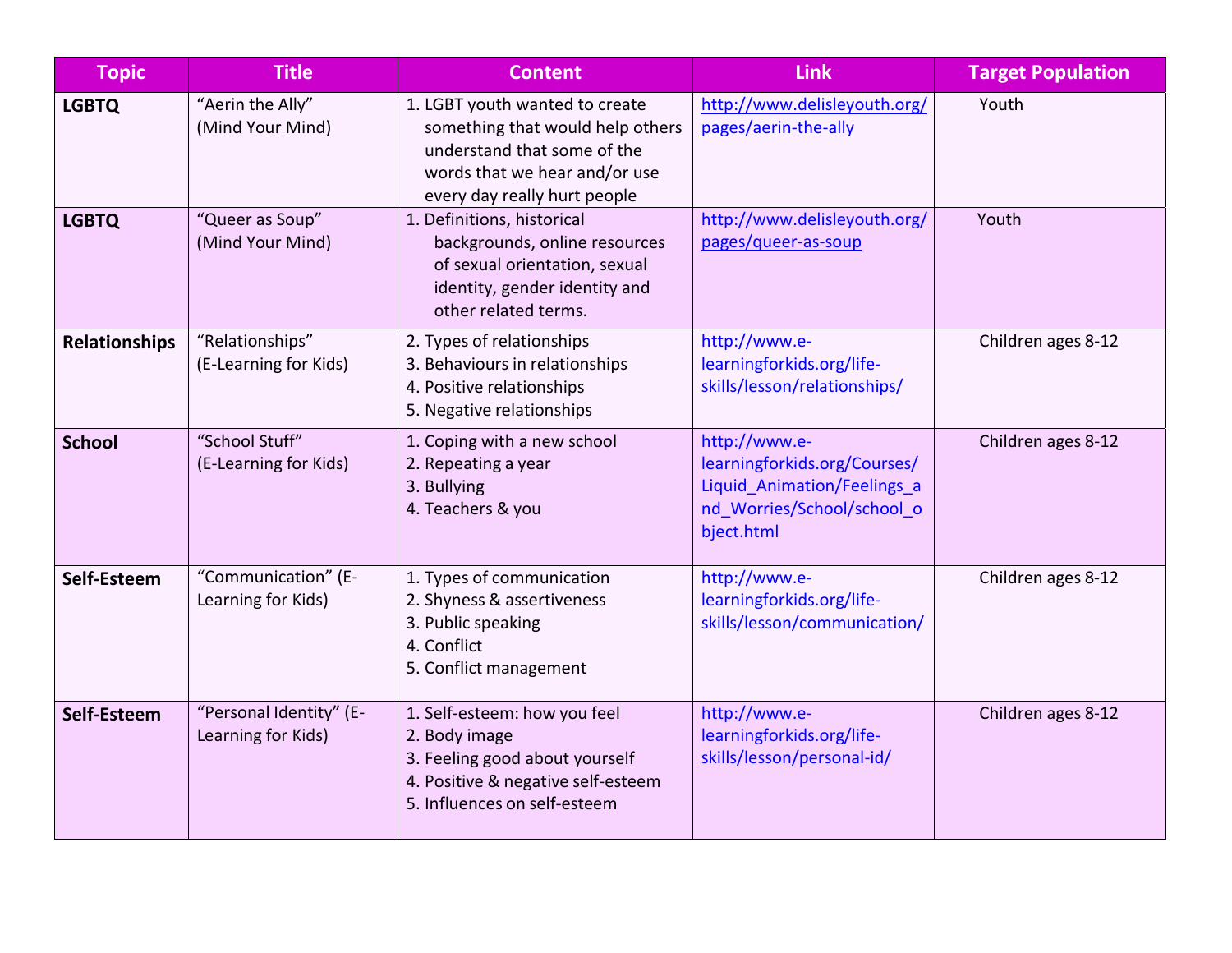| <b>Topic</b>        | <b>Title</b>                                                                        | <b>Content</b>                                                                                                                                                                                        | <b>Link</b>                                                                 | <b>Target Population</b>        |
|---------------------|-------------------------------------------------------------------------------------|-------------------------------------------------------------------------------------------------------------------------------------------------------------------------------------------------------|-----------------------------------------------------------------------------|---------------------------------|
| <b>Sexuality</b>    | "Nude-e-Calls"<br>(That's Not Cool)                                                 | 1. Game to help youth understand<br>safe texting and consequences of<br>sexual texts that they might send                                                                                             | http://www.thatsnotco<br>ol.co<br>m/Games NudeECalls.<br>aspx               | Teens and older youth           |
| <b>Sexuality</b>    | "Sex-Fu Challenge"<br>(Society of Obstetricians<br>and Gynaecologists of<br>Canada) | 1. Game that provides knowledge<br>about sexuality and the facts on sex<br>2. Looks at men's sexual health,<br>women's sexual health, STI's, sex and<br>emotions                                      | http://www.sexualityand<br>u.ca<br>/games-and-<br>apps/sex-fu-<br>challenge | Older teens and young<br>adults |
| <b>Social Media</b> | "Cyber Café"<br>(Child Exploitation and<br><b>Online Protection</b><br>Centre)      | 1. Teaching kids how to safely manage<br>personal online spaces, e-mail and<br>Internet searches<br>2. Module looks at issues of privacy and<br>disclosure of personal information<br>on the Internet | http://www.thinkuknow.<br>CO.U<br>k/8 10/cybercafe/Cyber-<br>Cafe-Base/     | Children ages 7-11              |
| <b>Stress</b>       | "Squish 'Em"<br>(MindYourMind)                                                      | 1. Game to try to squish the annoying<br>stress trogs<br>2. If the trogs reach the "meltdown"<br>zone, then the game proceeds to a<br>screen that provides a quick and easy<br>stress-releasing tip   | http://mindyourmind.ca/<br>toolbox/stress-<br>busters/squishem              | Teens and older youth           |
| <b>Stress</b>       | "Stress"<br>(E-Learning for Kids)                                                   | 1. What is stress?<br>2. Things that can be stressful<br>3. Effects of stress<br>4. Tips for beating stress                                                                                           | http://www.e-<br>learningforkids.org/life-<br>skills/lesson/stress/         | Older children and youth        |
| <b>Stress</b>       | "Stress Me Less"<br>(Mind Your Mind)                                                | 1. Game to identify and destroy the<br>cause of your stress<br>2. After finishing the game, a coping tip is<br>provided and a link to more<br>information about stress is attached                    | http://mindyourmind.ca/<br>toolbox/stress-<br>busters/stress-me-less        | Children and youth              |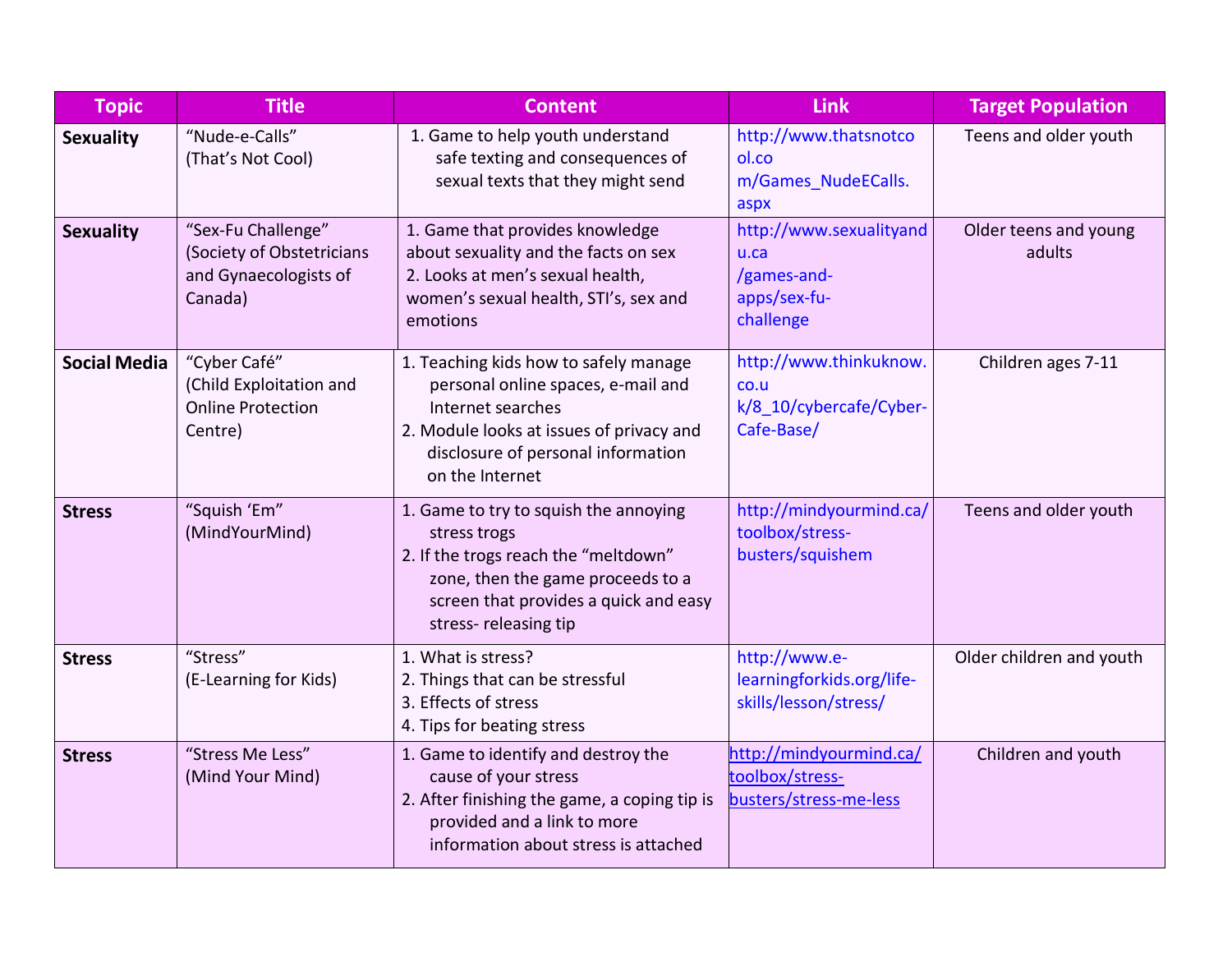| <b>Topic</b>                   | <b>Title</b>                         | <b>Content</b>                                                                                   | Link                                                                  | <b>Target Population</b> |
|--------------------------------|--------------------------------------|--------------------------------------------------------------------------------------------------|-----------------------------------------------------------------------|--------------------------|
| <b>Stress</b>                  | "Yoga Connection<br>(Mind Your Mind) | 1. Basic information about yoga<br>2. Simple yoga steps to help with<br>depression and anxiety   | http://mindyourmind.ca/tool<br>box/stress-busters/yoga-<br>connection | Teens and older youth    |
| <b>Substance</b><br><b>Use</b> | "Bonko's Body Quiz"<br>(PBS Kids)    | 1. Quiz about the harmful effects of<br>tobacco<br>2. Quiz about the harmful effects of<br>drugs | http://pbskids.org/itsmylife/<br>games/bonko flash.html               | Children and youth       |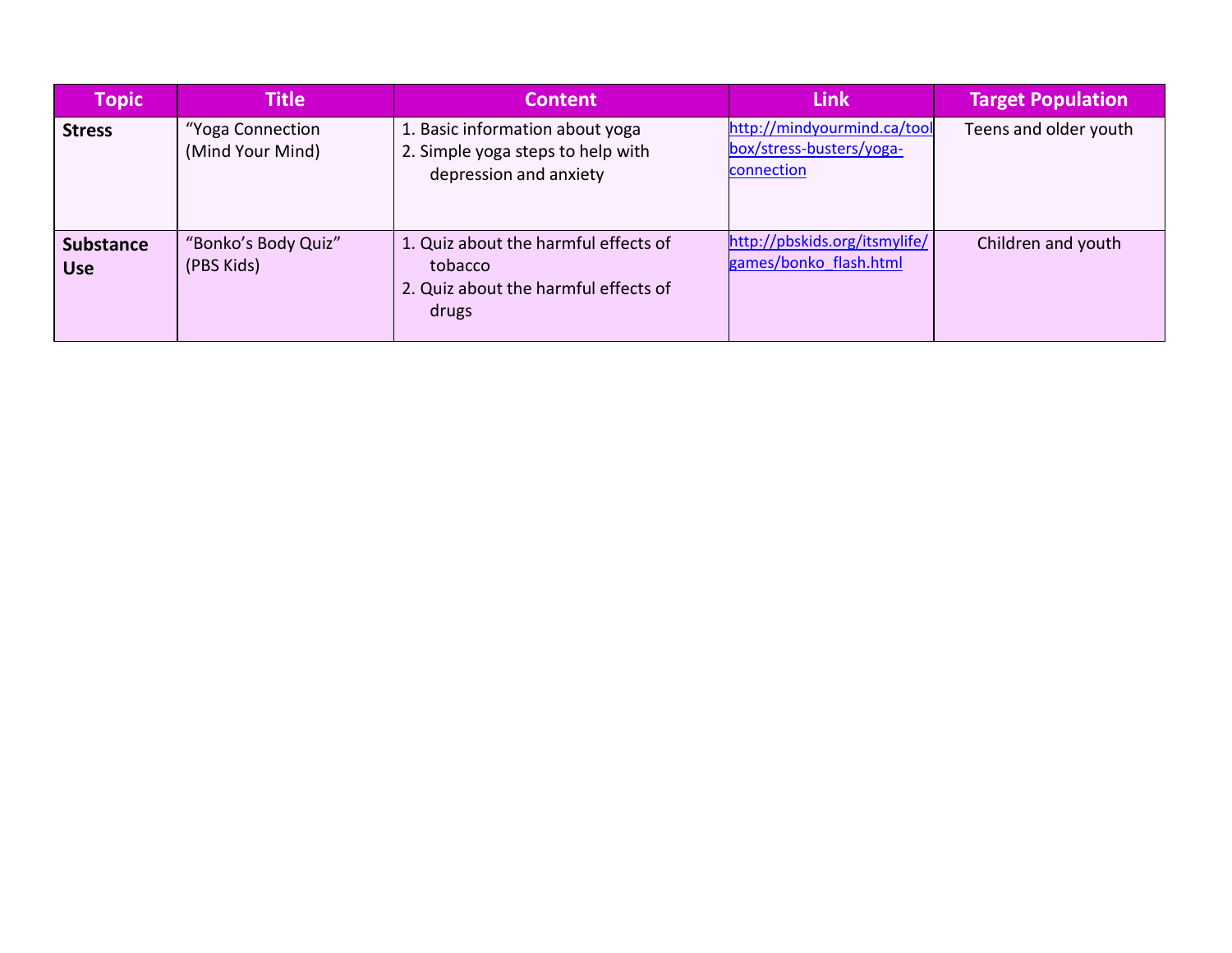## **Child & Youth Mental Health Resources Phone Apps**

| <b>Topic</b>               | <b>Name and</b><br><b>App Link</b>                                                                 | <b>Cost</b> | <b>Description</b>                                                                                                                                                                                                                                                              | <b>Pros of App</b>                                                                                                                                                                                                                                                                                                                                                                                                                                                                           | <b>Cons of App</b>                                                     | <b>Suitable for</b>                                                                                                                                                                                                                |
|----------------------------|----------------------------------------------------------------------------------------------------|-------------|---------------------------------------------------------------------------------------------------------------------------------------------------------------------------------------------------------------------------------------------------------------------------------|----------------------------------------------------------------------------------------------------------------------------------------------------------------------------------------------------------------------------------------------------------------------------------------------------------------------------------------------------------------------------------------------------------------------------------------------------------------------------------------------|------------------------------------------------------------------------|------------------------------------------------------------------------------------------------------------------------------------------------------------------------------------------------------------------------------------|
| <b>Anxiety</b>             | MindShift<br>https://itunes.ap<br>ple.com/ca/app/<br>mindshift/id634<br>684825?mt=8                | Free        | MindShift is a<br>collaboration between<br>Anxiety BC and BC<br>Addictions Services. The<br>MindShift app is designed<br>to help teens and young<br>adults cope with anxiety.<br>The app will help youth<br>learn how to relax and<br>develop more helpful ways<br>of thinking. | • App includes strategies to deal<br>with everyday anxiety and youth-<br>friendly information about<br>anxiety disorders<br>• App provides inspirational<br>quotes, relaxation/guided<br>meditation modules and active<br>steps to manage specific anxiety<br>issues<br>• App is easy to navigate, and "chill<br>out tools" are very helpful                                                                                                                                                 |                                                                        | Recommended for<br>youth and adults. Under<br>the "chill out" tab, the<br>guided relaxation,<br>guided meditation and<br>guided visualization<br>exercises are extremely<br>useful for individuals to<br>develop practical skills. |
| <b>Autism</b>              | <b>Autism Xpress</b><br>https://itunes.ap<br>ple.com/us/app/<br>autismxpress/id<br>343549779       | Free        | Autism Xpress is designed<br>to encourage children with<br>autism to recognize and<br>express their emotions.                                                                                                                                                                   | • Easy to use with both audio and<br>visual components<br>• Very simple layout and could be<br>used with small children<br>$\bullet$ App is free                                                                                                                                                                                                                                                                                                                                             | • Some users report<br>that the app<br>sometimes freezes<br>or crashes | Recommended as a tool<br>for young children to<br>use with their parents                                                                                                                                                           |
| <b>Crisis Help</b><br>Line | Always There<br>https://itunes.ap<br>ple.com/us/app/<br>always-<br>there/id5797189<br>91?ls=1&mt=8 | Free        | This multi-featured app is<br>designed to connect<br>children and youth to the<br>Kids Help Phone and Live<br>Chat and provide accurate<br>information on C&Y health<br>topics.                                                                                                 | • App is free, visually pleasing, easy<br>to navigate and has many<br>features<br>• App has privacy settings where<br>an extra passcode can be set to<br>open the phone<br>• App allows users to track their<br>emotions daily, read inspirational<br>quotes, view self-care tips, and<br>read educational materials on<br>relevant C&Y health topics<br>• App can also connect user<br>directly with a Kids Help Phone<br>counsellor over the phone, or,<br>during certain hours, Live Chat |                                                                        | Suitable for children and<br>youth as a way to find<br>information and have<br>quick access to Kids<br>Help Phone and Live<br>Chat                                                                                                 |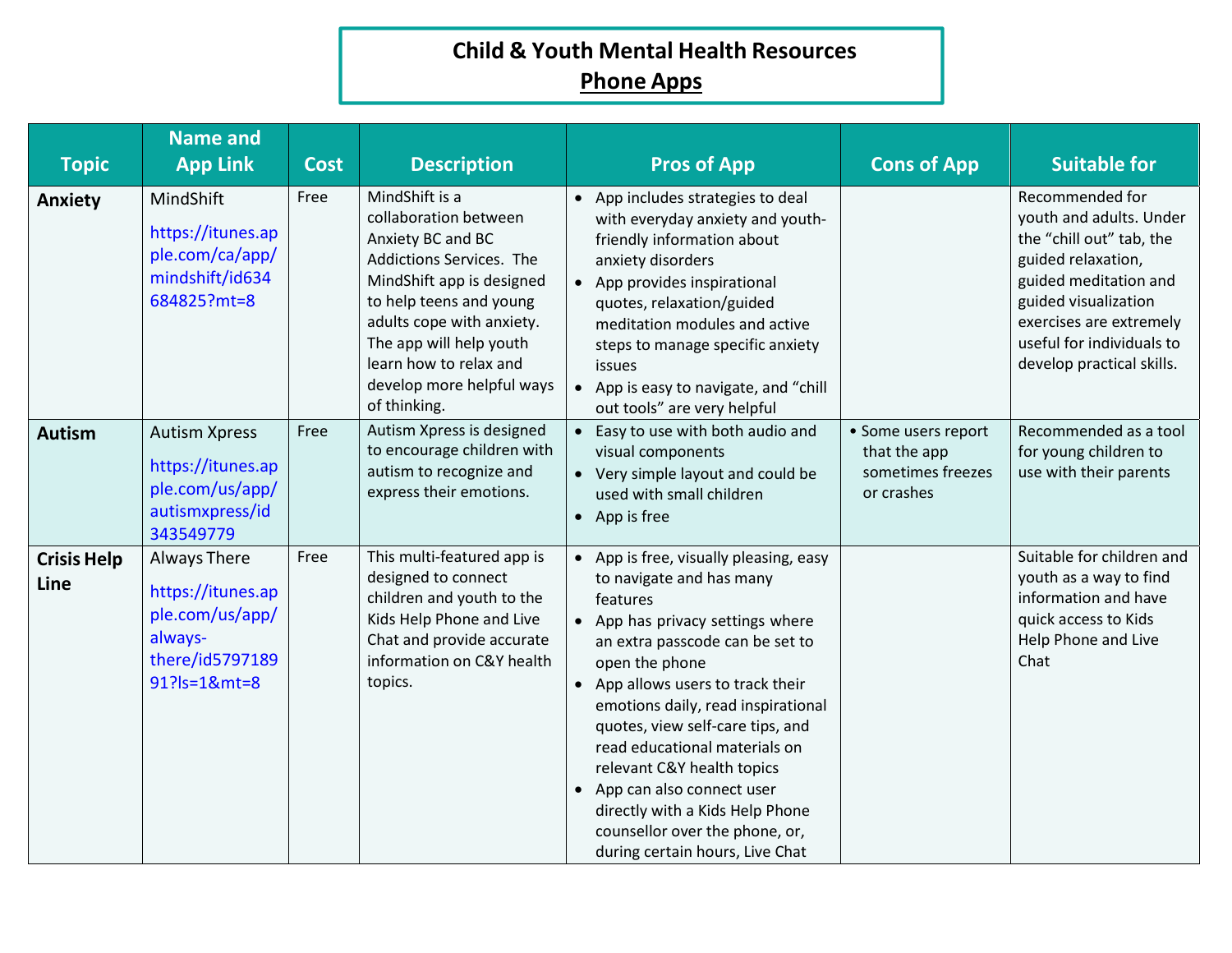|                                 | <b>Name and</b>                                                                                                    |             |                                                                                                                                                                                                      |                                                                                                                                                                                                                                                                                                                                                                                                                                                                                                                                                                                                                                                                |                                                                                                                                                                                                                               |                                                                                                                                                                                                           |
|---------------------------------|--------------------------------------------------------------------------------------------------------------------|-------------|------------------------------------------------------------------------------------------------------------------------------------------------------------------------------------------------------|----------------------------------------------------------------------------------------------------------------------------------------------------------------------------------------------------------------------------------------------------------------------------------------------------------------------------------------------------------------------------------------------------------------------------------------------------------------------------------------------------------------------------------------------------------------------------------------------------------------------------------------------------------------|-------------------------------------------------------------------------------------------------------------------------------------------------------------------------------------------------------------------------------|-----------------------------------------------------------------------------------------------------------------------------------------------------------------------------------------------------------|
| <b>Topic</b>                    | <b>App Link</b>                                                                                                    | <b>Cost</b> | <b>Description</b>                                                                                                                                                                                   | <b>Pros of App</b>                                                                                                                                                                                                                                                                                                                                                                                                                                                                                                                                                                                                                                             | <b>Cons of App</b>                                                                                                                                                                                                            | <b>Suitable for</b>                                                                                                                                                                                       |
| Happiness/<br><b>Well-Being</b> | Gratitude365<br>https://itunes<br>.apple.com/u<br>s/app/gratitu<br>de-journal-<br>$365 -$<br>diary/id56221<br>2110 | Free        | This app provides a space<br>to identify and record<br>what you are grateful for<br>on a daily basis                                                                                                 | • The app can be password<br>protected<br>• Each day there is space to enter<br>(through text and picture) what<br>you are grateful for<br>• App is simple and has a clear<br>layout that is easy to follow<br>• Personalized gratitude calendar<br>with entries can be shared with<br>friends via Facebook, e-mail,<br>Instagram, Twitter and Yahoo                                                                                                                                                                                                                                                                                                           | • App provides the<br>space to practice<br>gratitude but might<br>not create the<br>desire to express<br>gratitude<br>• App is free for the<br>first seven days,<br>after which you are<br>prompted to pay<br>for the upgrade | Recommended for older<br>children, youth and<br>young adults. App may<br>be useful for certain<br>clients who want to<br>develop the skill of being<br>grateful in a systematic<br>and structured manner. |
| Happiness/<br><b>Well-Being</b> | Live Happy<br>https://itunes<br>.apple.com/c<br>a/app/livehap<br>py/id3178872<br>66                                | \$0.99      | This app guides the user<br>through a set of daily<br>activities based on a<br>positive psychology<br>approach. App is<br>designed to help cultivate<br>optimism and shake away<br>negative thoughts | • App is clearly laid out and<br>contains many features/activities<br>to increase overall happiness<br>• App has activities to develop the<br>skill of expressing gratitude (keep<br>a gratitude journal to express the<br>things the user is thankful for<br>with the option of sending notes<br>of gratitude to contacts)<br>• App has activities to develop<br>optimism for life (keeping a<br>journal about one's best possible<br>self)<br>• Space to note future goals<br>• App has activities that help the<br>user to remember and note acts<br>of kindness that occur<br>• App has features that help the<br>user to remember positive life<br>events | • App is not free<br>• Occasionally app<br>"crashes", and<br>information being<br>worked on is lost;<br>this can become<br>quite frustrating                                                                                  | Recommended for older<br>children, youth and<br>adults. Despite its<br>technological issues, the<br>app is still quite<br>resourceful and easy to<br>navigate.                                            |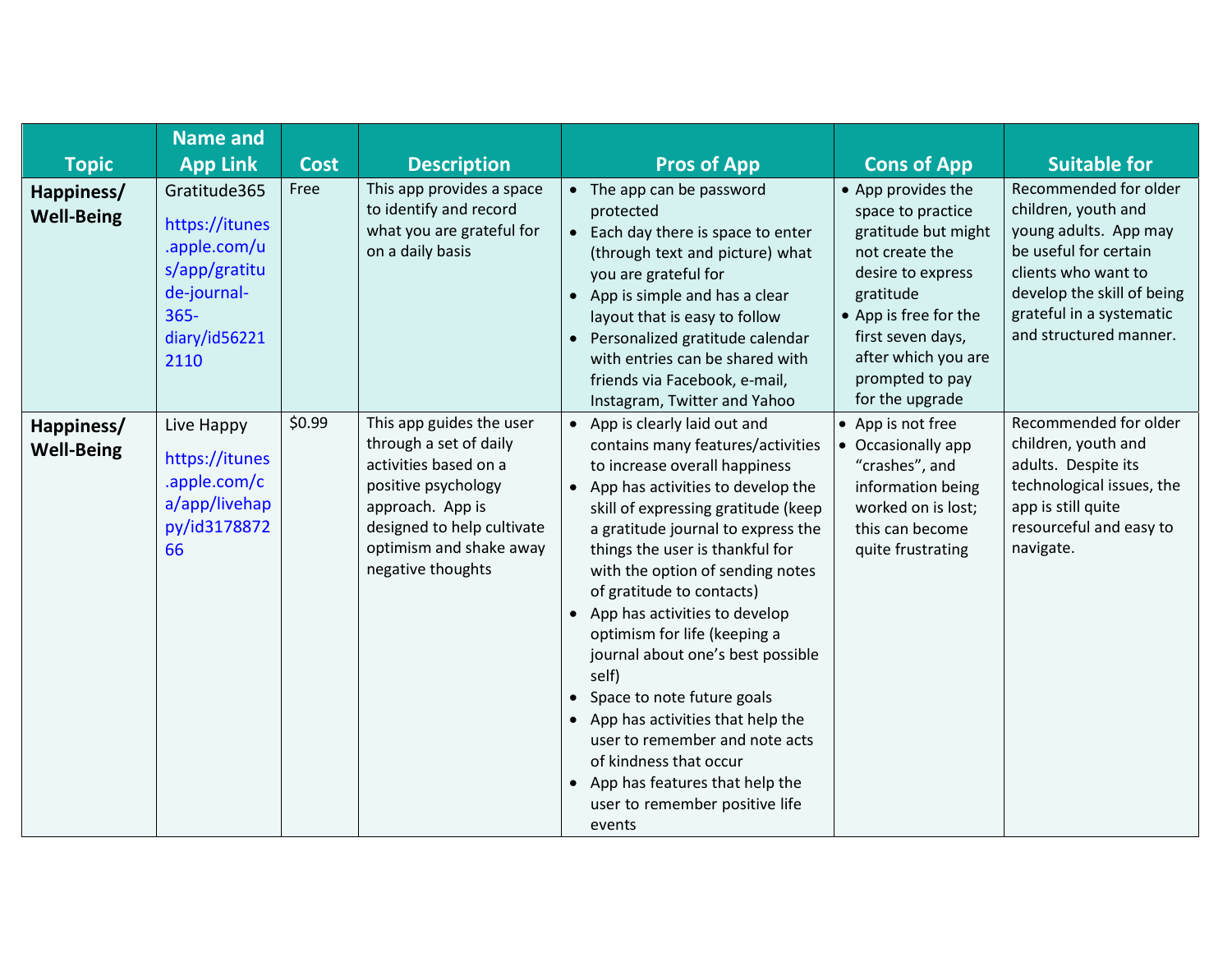|                                                   | <b>Name and</b><br><b>App Link</b>                                                                                           | <b>Cost</b> |                                                                                                                                                                                                                                | <b>Pros of App</b><br><b>Suitable for</b>                                                                                                                                                                                                                                                                                                                                                                                                                                                                                                                                                                                                                                                              |  |
|---------------------------------------------------|------------------------------------------------------------------------------------------------------------------------------|-------------|--------------------------------------------------------------------------------------------------------------------------------------------------------------------------------------------------------------------------------|--------------------------------------------------------------------------------------------------------------------------------------------------------------------------------------------------------------------------------------------------------------------------------------------------------------------------------------------------------------------------------------------------------------------------------------------------------------------------------------------------------------------------------------------------------------------------------------------------------------------------------------------------------------------------------------------------------|--|
| <b>Topic</b><br>Mindfulness/<br><b>Meditation</b> | The<br><b>Mindfulness</b><br>App<br>https://itunes<br>.apple.com/ca<br>/app/themind<br>fulnessapp/id<br>417071430?m<br>$t=8$ | \$1.99      | <b>Description</b><br>The Mindfulness App is a<br>tool for increasing<br>awareness in life. It helps<br>with a most difficult<br>aspect of mindfulness<br>practice, namely to<br>remember to be mindful.                       | <b>Cons of App</b><br>Recommended for youth<br>• App has great guided meditation<br>• App might be costly<br>and adults. Also<br>exercises as well as silent<br>consider suggesting<br>meditation for those who are<br>MindShift as the guided<br>more experienced meditators<br>meditations are<br>• The app allows for personalized<br>excellent and free.<br>reminders to be set up to help<br>users to remember to meditate<br>Meditations are adaptable to the<br>$\bullet$<br>user's situation (with 3-minute,<br>5-minute, 15-minute and 30-<br>minute meditation)<br>• App provides guided body scan<br>and centring exercises<br>• Features are laid out clearly and<br>are easily accessible |  |
| Mindfulness/<br><b>Meditation</b>                 | <b>Tactical</b><br><b>Breather</b><br>https://itunes<br>.apple.com/ca<br>/app/tactical-<br>breather/id44<br>5893881?mt=<br>8 | Free        | Tactical Breathing is a 4-<br>count method of<br>breathing designed to<br>help create a relaxation<br>response                                                                                                                 | Recommended for<br>App is very simple and easy to<br>$\bullet$<br>• Voice used to guide<br>all ages to assist in<br>the breathing<br>use<br>teaching breathing<br>exercise is very<br>• "Tutorial" button helps to explain<br>as a relaxation<br>how the breathing exercise<br>monotonous<br>strategy<br>should be carried out<br>• "Breathe" tab leads to looped<br>guided tactical breathing exercise                                                                                                                                                                                                                                                                                                |  |
| Mindfulness/<br><b>Meditation</b>                 | <b>Smiling Mind</b><br>https://itunes.<br>apple.com/au/<br>app/smiling-<br>mind/id560442<br>518?mt=8                         | Free        | Smiling Mind is a unique<br>web and App-based<br>program developed by a<br>team of psychologists<br>with expertise in youth<br>and adolescent therapy,<br><b>Mindfulness Meditation</b><br>and web-based wellness<br>programs. | Recommended for older<br>App is very simple and easy to<br>children, youth and<br>use<br>adults.<br>Developmentally appropriate<br>$\bullet$<br>meditations                                                                                                                                                                                                                                                                                                                                                                                                                                                                                                                                            |  |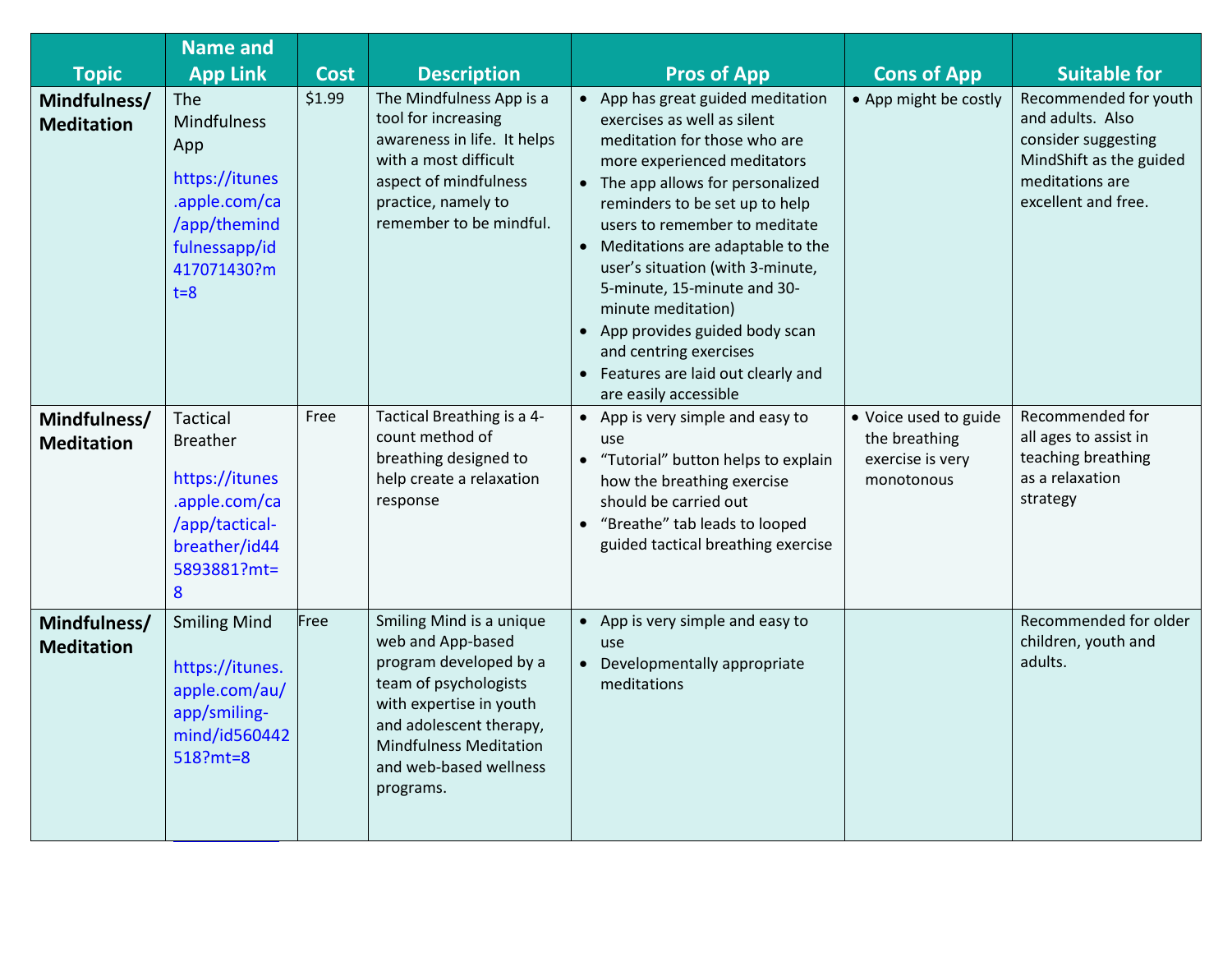|                                   | <b>Name and</b>                                                                                                                   |             |                                                                                                                                                                                                                                                                                                          |                                                                                                                                                                                                                                                                                                                                                                                                                                                                                                                                                                                                                                                                         |                       |                                                         |
|-----------------------------------|-----------------------------------------------------------------------------------------------------------------------------------|-------------|----------------------------------------------------------------------------------------------------------------------------------------------------------------------------------------------------------------------------------------------------------------------------------------------------------|-------------------------------------------------------------------------------------------------------------------------------------------------------------------------------------------------------------------------------------------------------------------------------------------------------------------------------------------------------------------------------------------------------------------------------------------------------------------------------------------------------------------------------------------------------------------------------------------------------------------------------------------------------------------------|-----------------------|---------------------------------------------------------|
| <b>Topic</b>                      | <b>App Link</b>                                                                                                                   | <b>Cost</b> | <b>Description</b>                                                                                                                                                                                                                                                                                       | <b>Pros of App</b>                                                                                                                                                                                                                                                                                                                                                                                                                                                                                                                                                                                                                                                      | <b>Cons of App</b>    | <b>Suitable for</b>                                     |
| Mindfulness/<br><b>Meditation</b> | Take a Chill -<br>Stressed<br>Teens<br>https://itune<br>s.apple.com/<br>ca/app/mind<br>fulness-<br>coach/id804<br>284729?mt=<br>8 | \$1.99      | This app is full of tools to<br>help manage stress, and<br>bring mindful practices<br>into a daily routine. Using<br>quick mindful exercises<br>and thoughtful activities,<br>begin to overcome those<br>moments whether it's<br>studying for a test or<br>preventing negative<br>thoughts and patterns. | Features included in app:<br>Quick Exercises - two illustrated<br>exercises for in-the-moment<br>situations.<br>Daily Dose - Daily activities to<br>help reinforce concepts and<br>increase your mindful practice<br>Audio - Free audio tracks to<br>accompany exercises<br>Progress - See your progress and<br>activity overtime<br>Reminders - keep yourself<br>motivated with 3 types of<br>Reminders<br>Stress Assessment - quick<br>assessment to find out how<br>stressed you might be<br>Notes - A notepad to quickly jot<br>any notes or insights that come<br>to mind for later<br>Motivational Quotes - Receive a<br>new motivational quote after<br>each use | • App might be costly | Recommended for youth<br>and young adults.              |
| Mindfulness/<br><b>Meditation</b> | Stop, Breathe<br>& Think<br>https://itunes.<br>apple.com/ca/<br>app/stop-<br>breathe-<br>think/id778848<br>692?mt=8               | Free        | The SB&T App is a free<br>mindfulness, meditation<br>and compassion building<br>tool for middle-school<br>students, high-school<br>students, and adults.<br>Includes 15 age-<br>appropriate mindfulness<br>and compassion-building<br>audio meditations in a<br>prioritized list.                        | • App is very simple and easy to<br>use<br>• App includes thought/mood<br>tracker which then<br>recommends meditation<br>• Meditations are developmentally<br>appropriate                                                                                                                                                                                                                                                                                                                                                                                                                                                                                               |                       | Recommended for<br>older children,<br>youth and adults. |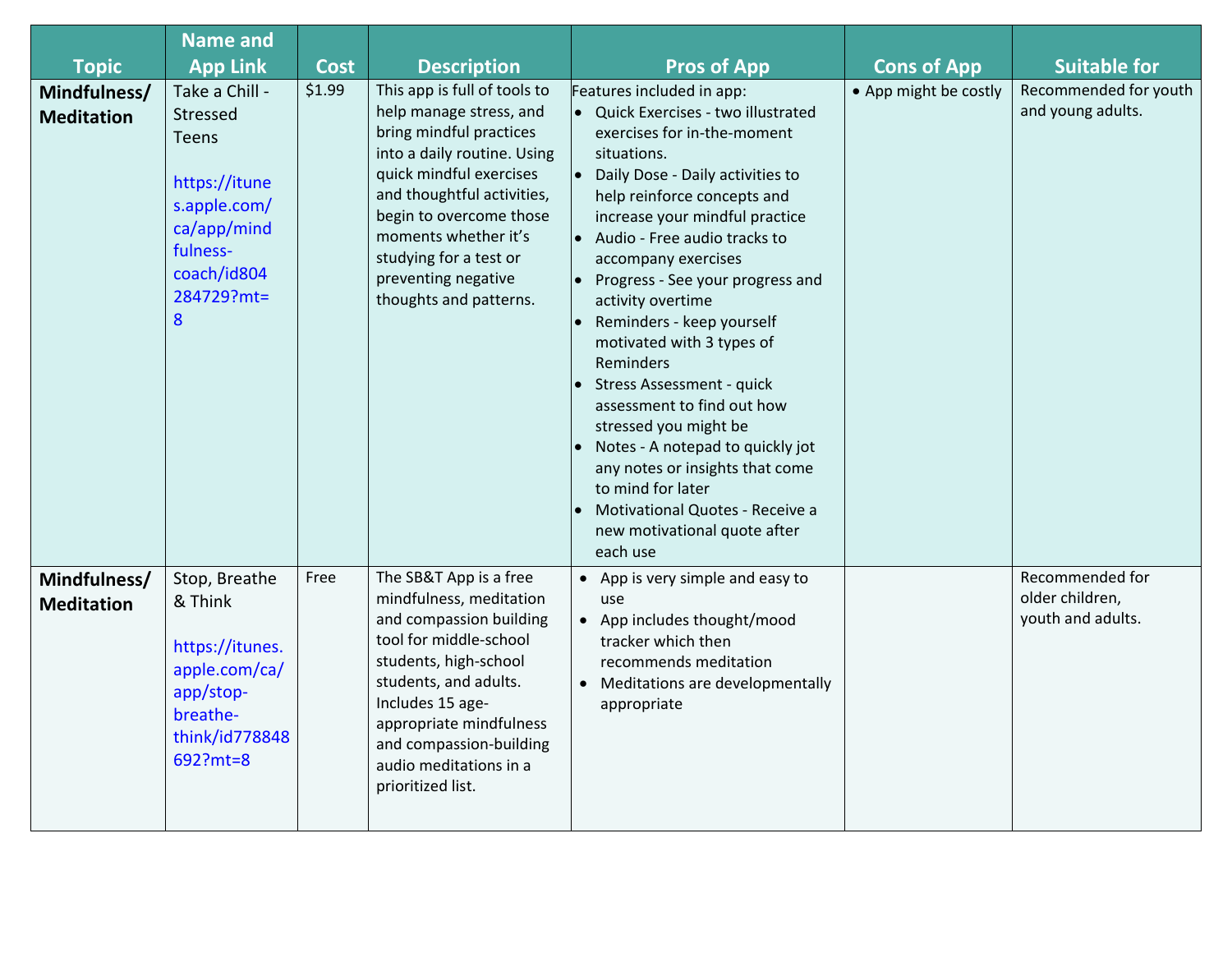| <b>Topic</b>                      | <b>Name and</b><br><b>App Link</b>                                                                                                          | <b>Cost</b> | <b>Description</b>                                                                                                                                                                                             | <b>Pros of App</b>                                                                                                                                                                                                                                                                                                                                     | <b>Cons of App</b>                                                                                                                                                             | <b>Suitable for</b>                                                                                                                                                                                                                                |
|-----------------------------------|---------------------------------------------------------------------------------------------------------------------------------------------|-------------|----------------------------------------------------------------------------------------------------------------------------------------------------------------------------------------------------------------|--------------------------------------------------------------------------------------------------------------------------------------------------------------------------------------------------------------------------------------------------------------------------------------------------------------------------------------------------------|--------------------------------------------------------------------------------------------------------------------------------------------------------------------------------|----------------------------------------------------------------------------------------------------------------------------------------------------------------------------------------------------------------------------------------------------|
| Mindfulness/<br><b>Meditation</b> | Calm-<br>Meditation<br>and<br>Relaxation<br>https://itunes.a<br>pple.com/ca/ap<br>p/calm-<br>meditation-<br>relaxation/id57<br>1800810?mt=8 | Free        | This app can help reduce<br>stress, increase calm and<br>improve mood through<br>guided mediation<br>designed to help quiet the<br>mind                                                                        | • App includes 7 guided relaxation<br>sessions from 2 minutes to 30<br>minutes long<br>• App is user friendly, easy to use<br>and free                                                                                                                                                                                                                 |                                                                                                                                                                                | Recommended for older<br>children, youth<br>and adults                                                                                                                                                                                             |
| <b>Mood</b><br><b>Trackers</b>    | My Mood<br><b>Tracker Lite</b><br>https://itunes<br>.apple.com/ca<br>/app/id38731<br>4925?mt=8                                              | Free        | This app helps track<br>moods and emotions and<br>everything that can affect<br>how one feels. The fun<br>and easy-to-manoeuvre<br>design will help users<br>understand what causes<br>emotions to change.     | • Privacy $-$ a password can be set<br>up for access to the app<br>• Track mood and emotional state<br>throughout the day (track items<br>that can affect mood such as<br>sleep, exercise, medication,<br>menstrual cycles, stress, pain,<br>energy and stimulants)<br>Data can be synced to iCloud and<br>$\bullet$<br>ported to external sources     | • No explanation<br>provided on how to<br>use the app's<br>features<br>• No explanation<br>provided on why<br>these external<br>factors being<br>tracked are<br>affecting mood | Recommended for older<br>youth and young<br>adults. App can be used<br>to help clients think of<br>ways to change<br>negative mood.                                                                                                                |
| <b>Mood</b><br><b>Trackers</b>    | Moody Me<br>https://itunes<br>.apple.com/ca<br>/app/moody-<br>me-mood-<br>diary-<br>tracker/id411<br>567371                                 | Free        | This mood diary app<br>allows the user to log and<br>track their moods, note<br>what affects their mood<br>and record events,<br>symptoms and any<br>treatments they are<br>receiving, including<br>medication | • Data can be backed up, viewed<br>online and shared across devices<br>• Allows user to take photos<br>associated with their mood and<br>create a photo album that can be<br>played back<br>• Information can be presented on<br>easy-to-create and easy-to-read<br>graphs<br>• Privacy $-$ password for the<br>specific application can be<br>created | • Data can be shared<br>across devices but<br>cannot be e-mailed                                                                                                               | Recommended for<br>children and youth.<br>App is very user friendly<br>and might help youth<br>identify emotions to<br>discuss with their<br>mental health<br>professional. Also, the<br>graphics are simple and<br>great for younger<br>children. |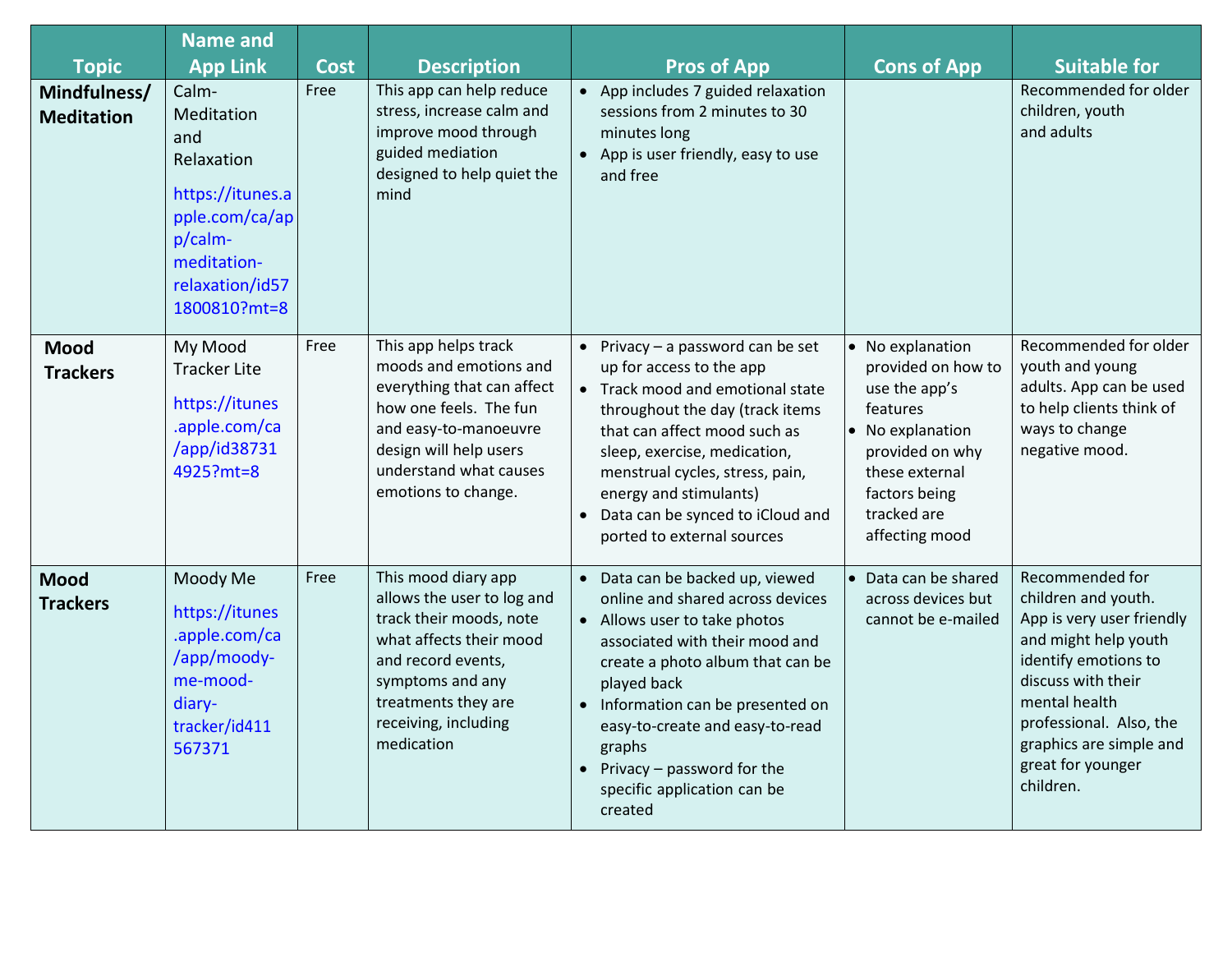| <b>Topic</b>                     | <b>Name and</b><br><b>App Link</b>                                                                          | <b>Cost</b> | <b>Description</b>                                                                                                                                                                                                                   | <b>Pros of App</b>                                                                                                                                                                                                                                                                                                                                                                      | <b>Cons of App</b>                                                                                                                                              | <b>Suitable for</b>                                                                                                                                                                                                                                |
|----------------------------------|-------------------------------------------------------------------------------------------------------------|-------------|--------------------------------------------------------------------------------------------------------------------------------------------------------------------------------------------------------------------------------------|-----------------------------------------------------------------------------------------------------------------------------------------------------------------------------------------------------------------------------------------------------------------------------------------------------------------------------------------------------------------------------------------|-----------------------------------------------------------------------------------------------------------------------------------------------------------------|----------------------------------------------------------------------------------------------------------------------------------------------------------------------------------------------------------------------------------------------------|
| <b>Mood</b><br><b>Trackers</b>   | Moody Me<br>https://itunes<br>.apple.com/ca<br>/app/moody-<br>me-mood-<br>diary-<br>tracker/id411<br>567371 | Free        | This mood diary app<br>allows the user to log and<br>track their moods, note<br>what affects their mood<br>and record events,<br>symptoms and any<br>treatments they are<br>receiving, including<br>medication                       | • Data can be backed up, viewed<br>online and shared across devices<br>• Allows user to take photos<br>associated with their mood and<br>create a photo album that can be<br>played back<br>• Information can be presented on<br>easy-to-create and easy-to-read<br>graphs to see how mood changes<br>over time<br>Privacy - password for the<br>specific application can be<br>created | • Data can be shared<br>across devices but<br>cannot be e-mailed                                                                                                | Recommended for<br>children and youth. App<br>is very user friendly and<br>might help youth<br>identify emotions to<br>discuss with their<br>mental health<br>professional. Also, the<br>graphics are simple and<br>great for younger<br>children. |
| Mood<br><b>Trackers</b>          | <b>Mind Your</b><br>Mood<br>https://itunes.<br>apple.com/ca/<br>app/mindyour<br>mood/id89466<br>1256?mt=8   | Free        | MindYourMood is a<br>revolutionary, easy-to-use<br>app that allows youth and<br>young adults to track their<br>moods securely on their<br>phone.                                                                                     | • Privacy $-$ a password can be set<br>up for access to the app<br>• Track mood and emotional state<br>throughout the day<br>• The ability to add notes and to<br>'flag' them for later<br>conversations<br>Data can be emailed to external<br>sources<br>• Creates interactive reports<br>that graph intense moods                                                                     |                                                                                                                                                                 | Recommended for youth<br>and young adults. App<br>can be used to help<br>clients think of ways to<br>change negative mood.                                                                                                                         |
| <b>Safety</b><br><b>Planning</b> | <b>Be Safe</b><br>https://itunes.<br>apple.com/ca/<br>app/besafe/id<br>847594399                            | Free        | Be Safe is meant to help<br>you make decisions in a<br>crisis. It will:<br>allow you to make a<br>safety plan<br>inform you about<br>resources in London,<br>Ontario and<br>surrounding area<br>give you options for<br>getting help | • App is user friendly, easy to use<br>and free                                                                                                                                                                                                                                                                                                                                         | • App doesn't allow<br>password<br>protection.<br>• No explanation<br>provided on how to<br>use the app's<br>features<br>• Resources are for<br>London, Ontario | Recommended for youth<br>and young adults. App<br>can be used to help<br>clients develop a safety<br>plan and have it close by.                                                                                                                    |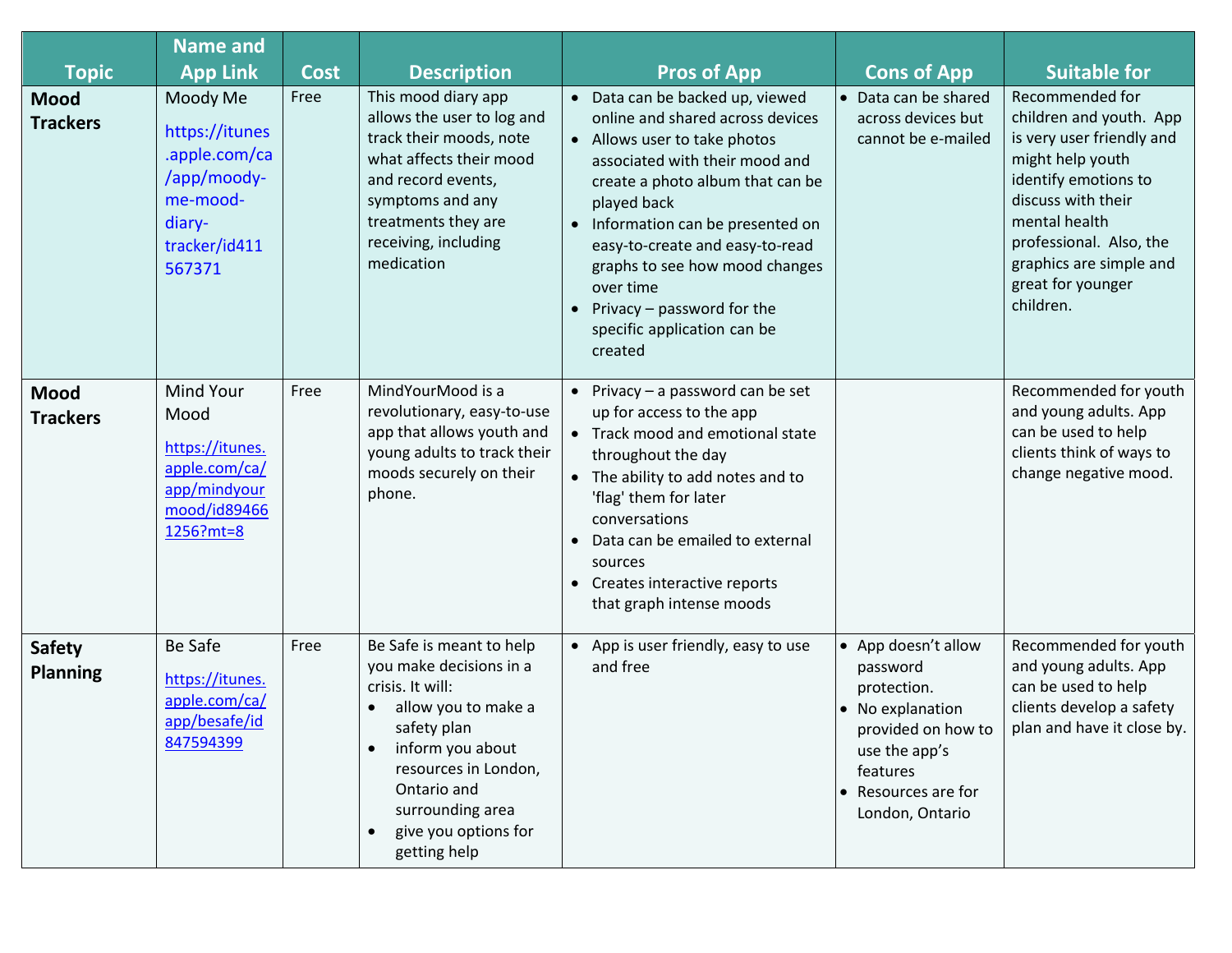#### **Child & Youth Mental Health Resources**

#### **Videos**

| <b>Topic</b>                                     | <b>Video Title</b>                               | <b>Content</b>                                                                                                                                                                                                                                              | <b>Link</b>                                 | Length    | <b>Target</b><br><b>Population</b>    |
|--------------------------------------------------|--------------------------------------------------|-------------------------------------------------------------------------------------------------------------------------------------------------------------------------------------------------------------------------------------------------------------|---------------------------------------------|-----------|---------------------------------------|
| <b>ADHD</b><br>(Children)                        | "Jack and Jill Have<br>ADHD"                     | Animated video from the BC Ministry<br>of Health and BC Medical Association<br>about understanding, recognizing<br>and managing ADHD in children. One<br>of a series of mental health-related<br>videos from<br>http://www.teenmentalhealth.or<br>$\sigma/$ | https://www.youtube.com/watch?v=rLghxG3mGMM | 5 minutes | Young children &<br>their parents     |
| <b>ADHD</b><br>(Teens)                           | "Teen ADHD"                                      | Animated video from<br>http://www.teenmentalhealth.o<br>rg/ about understanding<br>and<br>managing ADHD in teens                                                                                                                                            | https://www.youtube.com/watch?v=rlKMo8VuC_c | 6 minutes | Youth & young<br>adults               |
| <b>Anxiety</b>                                   | "Fear vs. Anxiety:<br>What's the<br>Difference?" | Animated cartoon that illustrates that<br>fear and anxiety can produce the<br>same physiological responses.<br>Directs viewers to<br>http://www.gozen.com./                                                                                                 | https://www.youtube.com/watch?v=0v5E6syVppI | 2 minutes | Children, youth<br>& their<br>parents |
| <b>Anxiety</b><br>(Separation<br><b>Anxiety)</b> | "Tom Has Separation<br>Anxiety Disorder"         | Animated video from<br>http://www.teenmentalhealth.org/<br>in which Tom struggles with a "worry<br>dragon". The video ties in with the<br>book "Taming Worry Dragons".                                                                                      | https://www.youtube.com/watch?v=jEkFp0Ux4OQ | 4 minutes | Young children &<br>their parents     |
| <b>Anxiety</b><br>(Social<br>Anxiety)            | "Social Anxiety<br>Disorder"                     | Animated video from<br>http://www.teenmentalhealth.org/<br>that aims to dispel myths and<br>misconceptions about social anxiety<br>and provide tools to assist those<br>diagnosed with this disorder.                                                       | https://www.youtube.com/watch?v=kitHQUWrA7s | 5 minutes | Youth & young<br>adults               |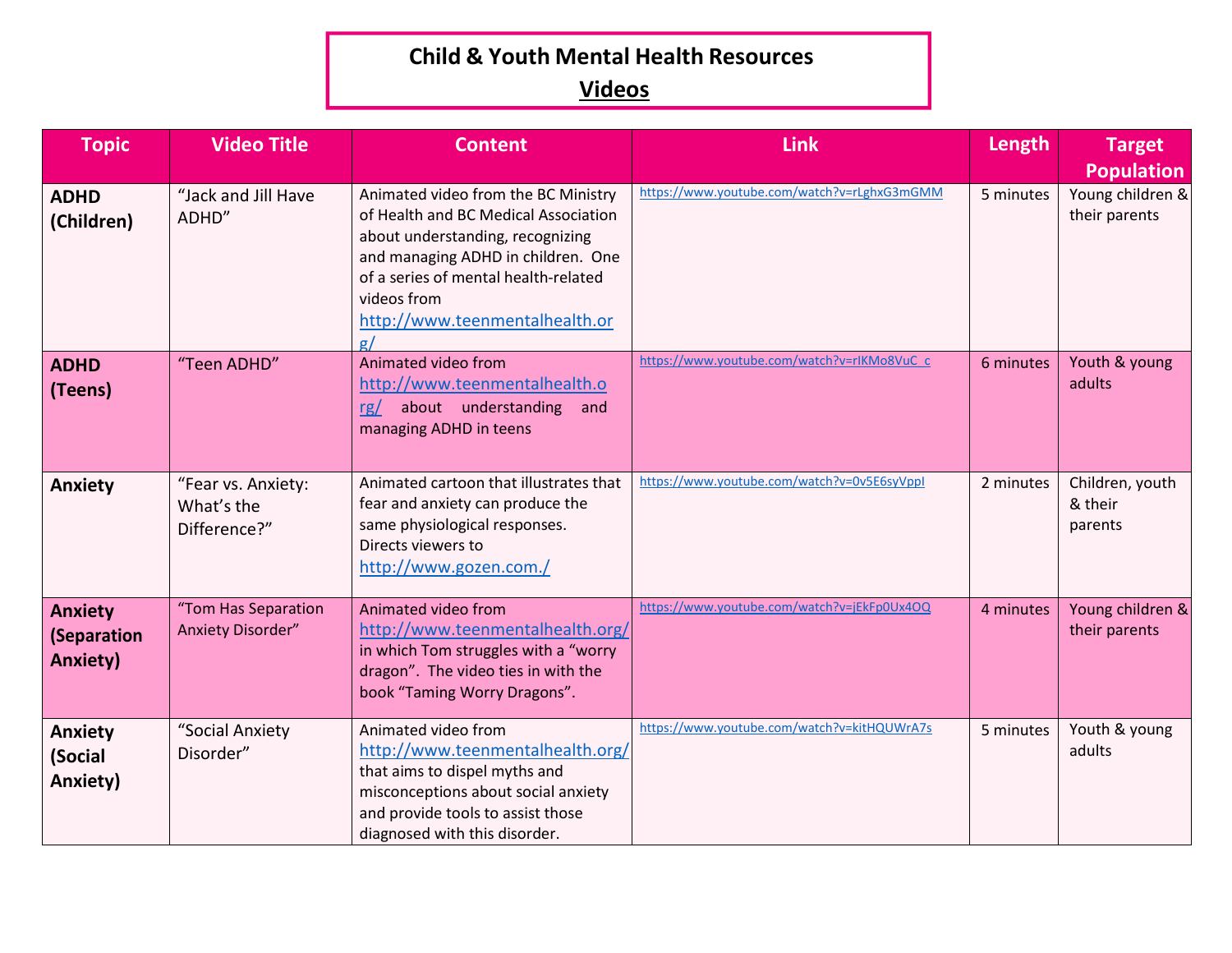| <b>Topic</b>                              | <b>Video Title</b>                                               | <b>Content</b>                                                                                                                                                                                              | <b>Link</b>                                 | <b>Length Target</b> | <b>Population</b>                  |
|-------------------------------------------|------------------------------------------------------------------|-------------------------------------------------------------------------------------------------------------------------------------------------------------------------------------------------------------|---------------------------------------------|----------------------|------------------------------------|
| <b>Anxiety (Panic</b><br>Disorder)        | "Dylan's Panic<br>Disorder"                                      | Animated video from<br>http://www.teenmentalhealth.org/<br>about understanding and treating<br>panic disorder                                                                                               | https://www.youtube.com/watch?v=R3S_XYaEPUs |                      | 5 minutes Youth & young<br>adults  |
| <b>Anxiety (Panic</b><br>Disorder)        | "Millie - Most Likely<br>to Panic"                               | Short video from<br>http://www.anxietybc.com/ in which a<br>teen ("Millie") describes her panic<br>attacks and her first steps to try to<br>find help                                                       | https://www.youtube.com/watch?v=VRKcDAOILI4 |                      | 2 minutes Youth & their<br>parents |
| <b>Anxiety (Panic</b><br>Disorder)        | "Millie: Taking Steps<br>to Manage Panic<br>Disorder (Exposure)" | Follow-up video to "Millie - Most<br>Likely to Panic", also from<br>http://www.anxietybc.com/ Millie<br>describes her attempts to overcome<br>panic attacks through counselling and<br>exposure techniques. | https://www.youtube.com/watch?v=rS6Ov4DsfJ0 | 3 minutes            | Youth & their<br>parents           |
| <b>Anxiety (Social</b><br>Anxiety)        | "Rob - Nervous<br>Talking in Groups"                             | Short video from<br>http://www.anxietybc.com/ in which a<br>teen ("Rob") describes his experience<br>with social anxiety                                                                                    | https://www.youtube.com/watch?v=LFM8M33k2UI | 1 minute             | Youth & their<br>parents           |
| <b>Anxiety (Social</b><br><b>Anxiety)</b> | "Rob - Making Steps<br>to Social Success<br>(Exposure)"          | Follow-up video to "Rob - Nervous<br>Talking in Groups" also from<br>http://www.anxietybc.com/ Rob<br>describes his own attempts to battle<br>his social phobia using exposure<br>techniques.               | https://www.youtube.com/watch?v=clSDRVw_4PE |                      | 2 minutes Youth & their<br>parents |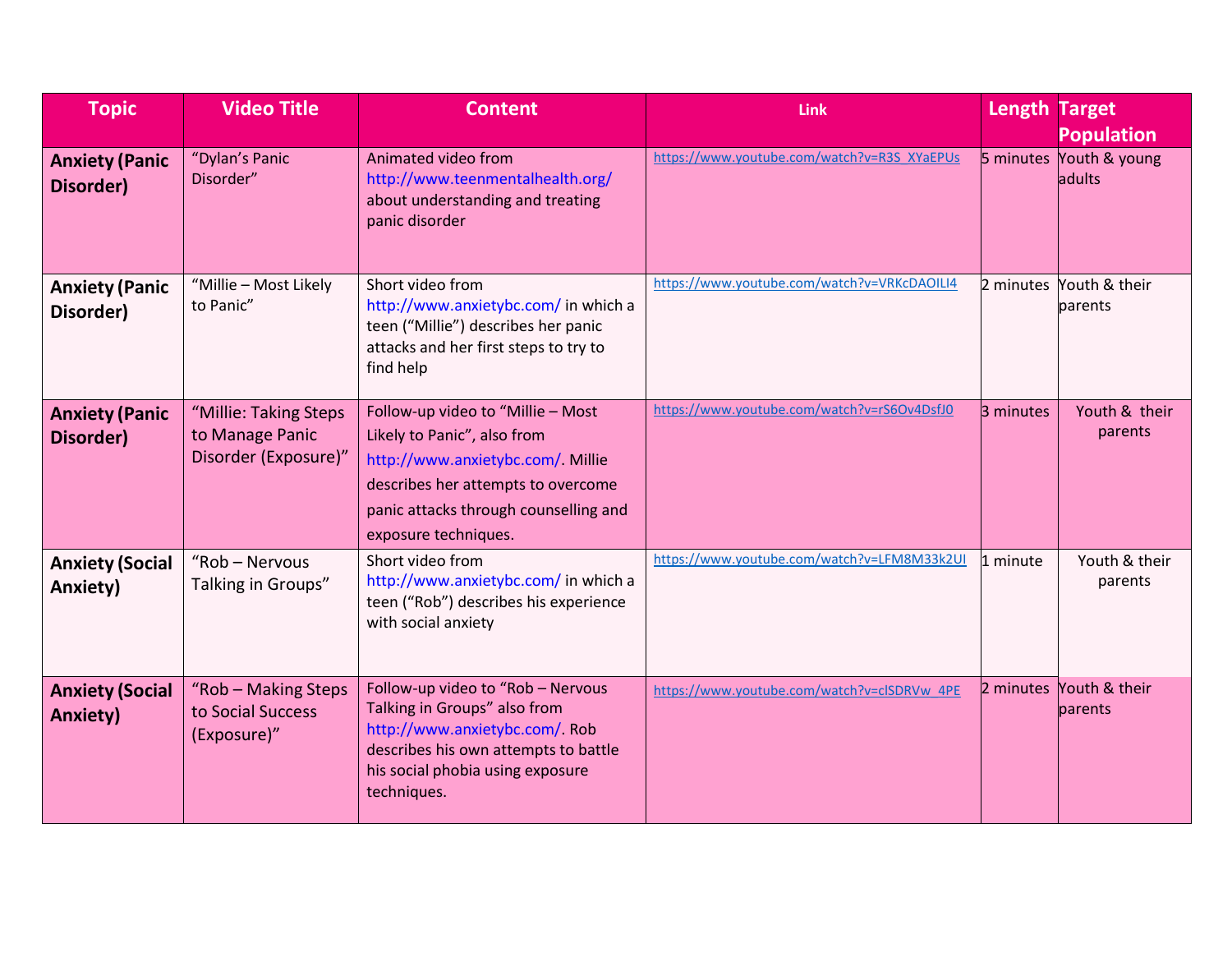| <b>Topic</b>                                                            | <b>Video Title</b>                                               | <b>Content</b>                                                                                                                                                                                                         | <b>Link</b>                                 | Length    | <b>Target</b><br><b>Population</b> |
|-------------------------------------------------------------------------|------------------------------------------------------------------|------------------------------------------------------------------------------------------------------------------------------------------------------------------------------------------------------------------------|---------------------------------------------|-----------|------------------------------------|
| <b>Anxiety</b><br>(Generalized<br><b>Anxiety</b><br>Disorder)           | "Jacob-<br>Worrywart"                                            | Short video from<br>http://www.anxietybc.com/ in which a<br>youth ("Jacob") describes his<br>experience with GAD (Generalized<br>Anxiety Disorder) and his first steps to<br>try to find help.                         | https://www.youtube.com/watch?v=4RSdV9R8wXQ | 2 minutes | Youth & their<br>parents           |
| <b>Anxiety</b><br>(Generalized<br><b>Anxiety</b><br>Disorder)           | "Jacob - Learning<br>to Manage<br>Worry<br>(Exposure)"           | Follow-up video to "Jacob - Worrywart",<br>also from http://www.anxietybc.com/<br>in which Jacob describes his attempts<br>to tackle his GAD through techniques<br>suggested by his psychologist.                      | https://www.youtube.com/watch?v=DnuRZH0fMdk | 2 minutes | Youth & their<br>parents           |
| <b>Anxiety (Post-</b><br><b>Traumatic</b><br><b>Stress</b><br>Disorder) | "Aman $-$<br>Frequent<br>Nightmares"                             | Short video from<br>http://www.anxietybc.com/ in which a<br>youth ("Aman") describes his<br>experience with PTSD (post-traumatic<br>stress disorder) after being in a car<br>accident.                                 | https://www.youtube.com/watch?v=vDKSReJm2-U | 2 minutes | Youth & their<br>parents           |
| <b>Anxiety (Post-</b><br><b>Traumatic</b><br><b>Stress</b><br>Disorder) | "Aman - Learning<br>to Manage PTSD<br>(Exposure)"                | Follow-up video to "Aman - Frequent<br>Nightmares", also from<br>http://www.anxietybc.com/ in which<br>Aman describes how he is trying to<br>manage his PTSD through counselling<br>and exposure techniques.           | https://www.youtube.com/watch?v=BQF09Y3U0PI | 4 minutes | Youth & their<br>parents           |
| <b>Anxiety</b><br>(Obsessive<br><b>Compulsive</b><br>Disorder)          | "Christine $-$<br>Germaphobe<br>(OCD)''                          | Short video from<br>http://www.anxietybc.com/ in which a<br>teen ("Christine") describes her<br>experience with OCD (obsessive-<br>compulsive disorder) and her first steps<br>to find help.                           | https://www.youtube.com/watch?v=dgbQ5tnTxto | 2 minutes | Youth & their<br>parents           |
| <b>Anxiety</b><br>(Obsessive<br><b>Compulsive</b><br>Disorder)          | "Christine - Taking<br><b>Steps to Manage</b><br>OCD (Exposure)" | Follow-up video to "Christine -<br>Germaphobe", also from<br>http://www.anxietybc.com/ in<br>which Christine describes her<br>progress using exposure techniques<br>suggested by her psychologist to<br>treat her OCD. | https://www.youtube.com/watch?v=WhNFEAQ1q4A | 4 minutes | Youth & their<br>parents           |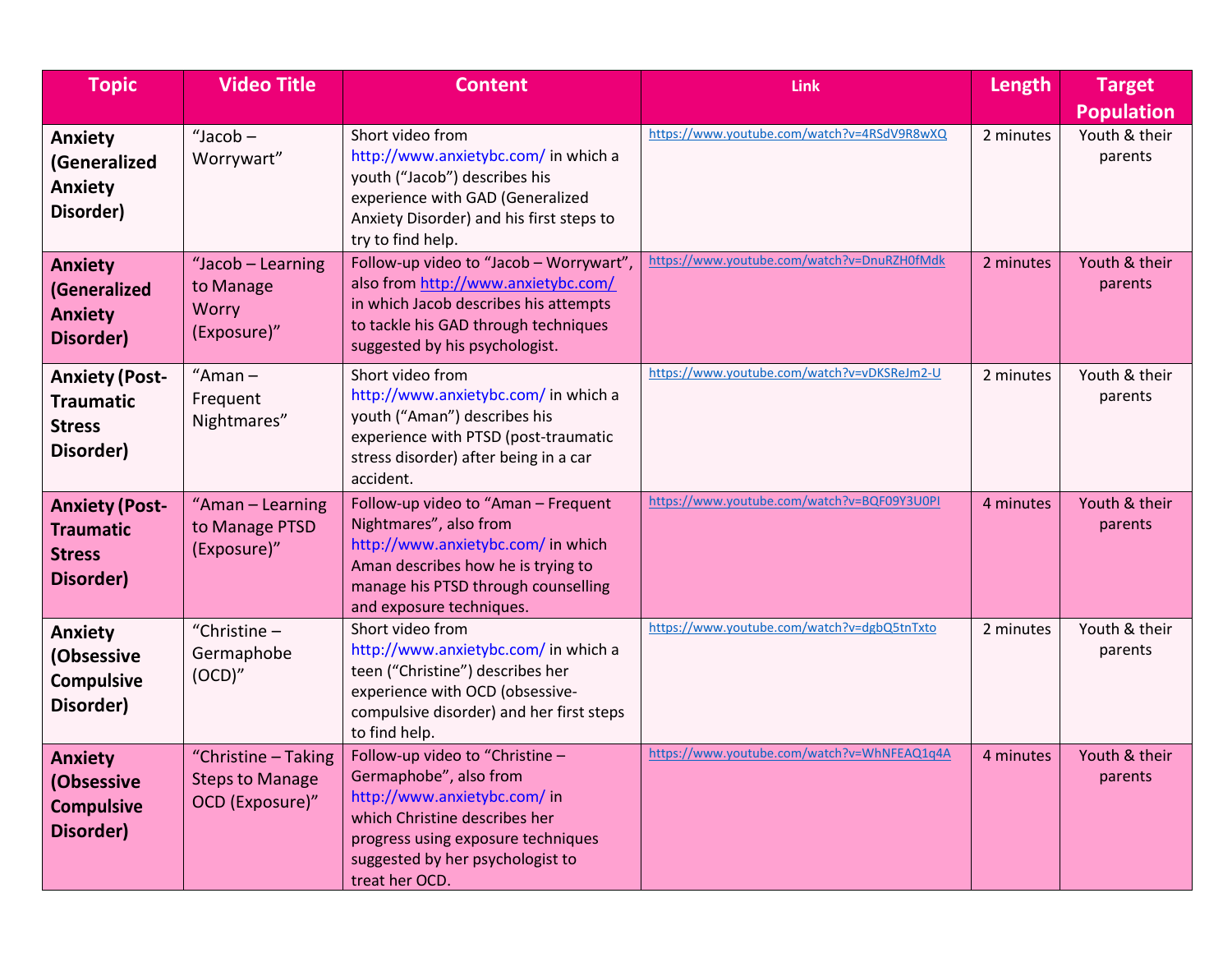| <b>Topic</b>                           | <b>Video Title</b>                                              | <b>Content</b>                                                                                                                                                                                                                              | <b>Link</b>                                 | Length                    | <b>Target</b><br><b>Population</b>        |
|----------------------------------------|-----------------------------------------------------------------|---------------------------------------------------------------------------------------------------------------------------------------------------------------------------------------------------------------------------------------------|---------------------------------------------|---------------------------|-------------------------------------------|
| Anxiety<br>(Specific<br>Phobia)        | "Anita - Terrified of<br>Creepy Crawlies"                       | Short video from<br>http://www.anxietybc.com/ in which a<br>teen ("Anita") describes her experience<br>with a specific phobia - extreme fear of<br>bugs - and her first steps to try to find<br>help                                        | https://www.youtube.com/watch?v=QePXH8XztLI | $\overline{2}$<br>minutes | Youth &<br>their<br>parents               |
| <b>Anxiety</b><br>(Specific<br>Phobia) | "Anita - Learning to<br><b>Manage Fears</b><br>(Exposure)"      | Follow-up video to "Anita - Terrified of<br>Creepy Crawlies" also from<br>http://www.anxietybc.com/ in which<br>Anita describes her attempts to overcome<br>her specific phobia using exposure<br>techniques she researched on the Internet | https://www.youtube.com/watch?v=sUnWQfy3NWM | $\mathbf{B}$<br>minutes   | Youth & their<br>parents                  |
| <b>Depression</b>                      | "Ellie's Depression"                                            | Animated video from<br>http://www.teenmentalhealth.org/ in<br>which a youth describes her symptoms,<br>thoughts and feelings as she battles<br>depression and the steps she took to treat<br>her illness                                    | https://www.youtube.com/watch?v=i8EPzkxAiVw | 4<br>minutes              | Youth & young<br>adults                   |
| <b>Development</b>                     | "Teen Brain"                                                    | Video from<br>http://www.teenmentalhealth.org/that<br>explains changes that occur in the teenage<br>brain                                                                                                                                   | https://www.youtube.com/watch?v=EGdlpaWi3rc | 4<br>minutes              | Youth, young<br>adults<br>& their parents |
| <b>Mindfulness</b>                     | "Relax Music $-$<br><b>Buddhist</b><br><b>Meditation Music"</b> | Instrumental Buddhist meditation music<br>played over changing photo images of<br>nature                                                                                                                                                    | https://www.youtube.com/watch?v=OSxdW9laxSs | 75<br>minutes             | All ages                                  |
| <b>Mindfulness</b>                     | "Meditation - Zen<br>Music"                                     | Asian-inspired meditation music<br>(instrumental) played over fixed image of<br>a seated silhouette                                                                                                                                         | https://www.youtube.com/watch?v=d9SCrpXN3EE | 60<br>minutes             | All ages                                  |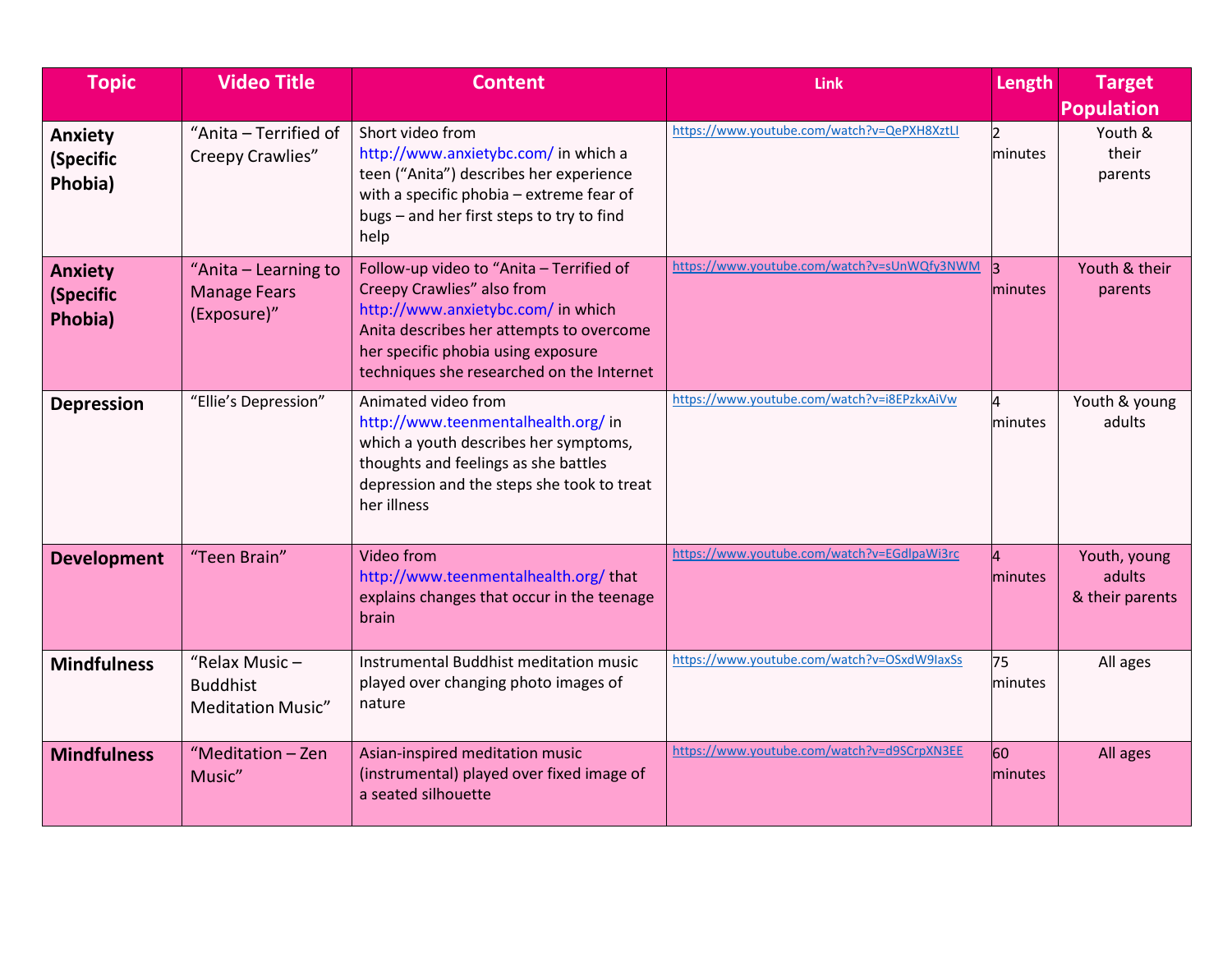| <b>Topic</b>                  | <b>Video Title</b>             | <b>Content</b>                                                                                                                                                                                                                   | <b>Link</b>                                 | Length    | <b>Target</b><br><b>Population</b> |
|-------------------------------|--------------------------------|----------------------------------------------------------------------------------------------------------------------------------------------------------------------------------------------------------------------------------|---------------------------------------------|-----------|------------------------------------|
| <b>Mindfulness</b>            | "4-7-8 Breathing<br>Exercise"  | Animated video from www.go zen.com<br>that teaches a guided breathing exercise<br>that can be used by both adults and<br>children to help alleviate anxiety                                                                      | https://www.youtube.com/watch?v=Uxbdx-SeOOo | 4 minutes | All ages                           |
| <b>Mindfulness</b>            | "Mindfulness:<br>Youth Voices" | This video from Kelty Mental Health<br>features youth and young adults<br>discussing their experiences practising<br>mindfulness, and how mindfulness has<br>benefited different aspects of their lives                          | https://www.youtube.com/watch?v=kk7IBwuhXWM | 3 minutes | Youth & adults                     |
| Relationship<br><b>Issues</b> | "The Line"                     | A brief video from<br>http://www.loveisrespect.org/thatasks<br>viewers to think about where the line is<br>between concern and control in a<br>relationship                                                                      | https://www.youtube.com/watch?v=dNvt_zSilkg | 1 minute  | Older youth<br>&<br>adults         |
| <b>Self-Esteem</b>            | "Dove Real Beauty<br>Sketches" | Video from the makers of Dove soap that<br>contrasts how women perceive their own<br>appearance with how others view them                                                                                                        | https://www.youtube.com/watch?v=litXW91UauE | 7 minutes | Youth, young<br>adults<br>& adults |
| <b>Self-Esteem</b>            | "Dove - Evolution"             | This brief video from the makers of Dove<br>soap looks at how the flawless images of<br>women seen in the media are created                                                                                                      | https://www.youtube.com/watch?v=iYhCn0jf46U | 1 minute  | Youth, young<br>adults<br>& adults |
| <b>Self-Esteem</b>            | "Friends"                      | A video from the makers of Dove soap<br>about body image                                                                                                                                                                         | https://www.youtube.com/watch?v=Q37vBy XSAM | 2 minutes | Youth, young<br>adults<br>& adults |
| <b>Self-Esteem</b>            | "Motivational<br>Video"        | This video challenges attitudes about<br>failure by describing the failures initially<br>encountered by several individuals who<br>later went on to great success, such as<br>Michael Jordan, the Beatles and Abraham<br>Lincoln | https://www.youtube.com/watch?v=hzBCI13rJmA | 2 minutes | All ages                           |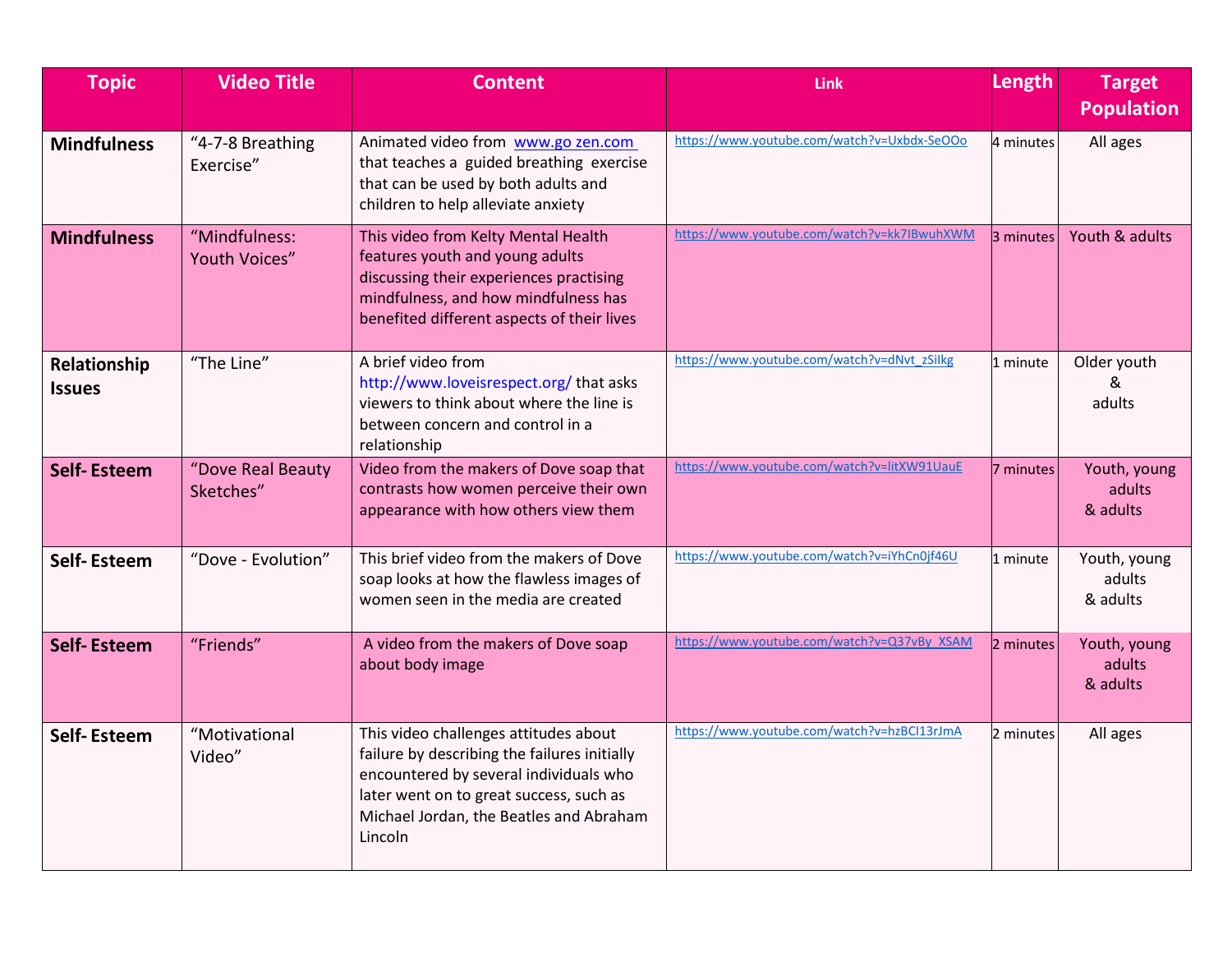| <b>Topic</b>                     | <b>Video Title</b>                                                                           | <b>Content</b>                                                                                                                                                                                                                                                  | <b>Link</b>                                 | Length         | <b>Target</b><br><b>Population</b>                             |
|----------------------------------|----------------------------------------------------------------------------------------------|-----------------------------------------------------------------------------------------------------------------------------------------------------------------------------------------------------------------------------------------------------------------|---------------------------------------------|----------------|----------------------------------------------------------------|
| <b>Self-Injury</b>               | "If You Self- Injure -<br>An Interview with<br>Dr. Wendy Lader"                              | Video interview with Dr. Wendy Lader<br>about understanding self-injury<br>behaviours and the importance of asking<br>for help. The video is from Self-Injury<br>Outreach and Support (SIOS).<br>http://sioutreach.org                                          | https://www.youtube.com/watch?v=EdbYgABkCFc | 3 minutes      | Youth who self-<br>injure & their<br>parents,<br>professionals |
| Self-Injury                      | "Why People Self-<br>$Injure - An$<br>Interview with Dr.<br><b>Matthew Nock</b>              | Video interview with Dr. Matthew Nock<br>that aims to increase understanding of<br>why people self-injure and offers<br>information about treating these<br>behaviours. The video is from Self-Injury<br>Outreach and Support (SIOS).<br>http://sioutreach.org/ | https://www.youtube.com/watch?v=EB9YRMynxyQ | 2 minutes      | Youth, parents,<br>professionals                               |
| Self-Injury                      | "Close-Up on Janis<br>Whitlock"                                                              | Video interview with Dr. Janis Whitlock of<br>Cornell University in which she looks at<br>what self-injury is and why people do it                                                                                                                              | https://www.youtube.com/watch?v=PUa8HmaUDp0 | 4 minutes      | Parents &<br>professionals                                     |
| <b>Stress</b>                    | "Managing Stress -<br>Brainsmart"                                                            | Animated BBC video that describes your<br>body's response to stress and offers tips to<br>decrease stress                                                                                                                                                       | https://www.youtube.com/watch?v=hnpQrMqDoqE | 3 minutes      | Youth, young<br>adults<br>& adults                             |
| <b>Stress</b>                    | "The Single Most<br><b>Important Thing</b><br>You Can Do to<br><b>Manage Your</b><br>Stress" | Video by Dr. Mike Evans that looks at what<br>stress is, its effects and what you can do to<br>decrease stress. Dr. Evans narrates the<br>video over real-time sketching by the<br>illustrator.                                                                 | https://www.youtube.com/watch?v=I6402QJp52M | 11 <br>minutes | Young adults &<br>adults                                       |
| <b>Social Media</b><br>& Sexting | "Pressure Pic<br>Problem-<br>Boyfriend's Story"                                              | Animated interactive video from the Ad<br>Council (http://www.thatsnotcool.com/)<br>that gives the male perspective on<br>pressuring girls to send nude pictures                                                                                                | https://www.youtube.com/watch?v=-e5WQr8BU7Y | 1 minute       | Youth & young<br><b>Adults</b>                                 |